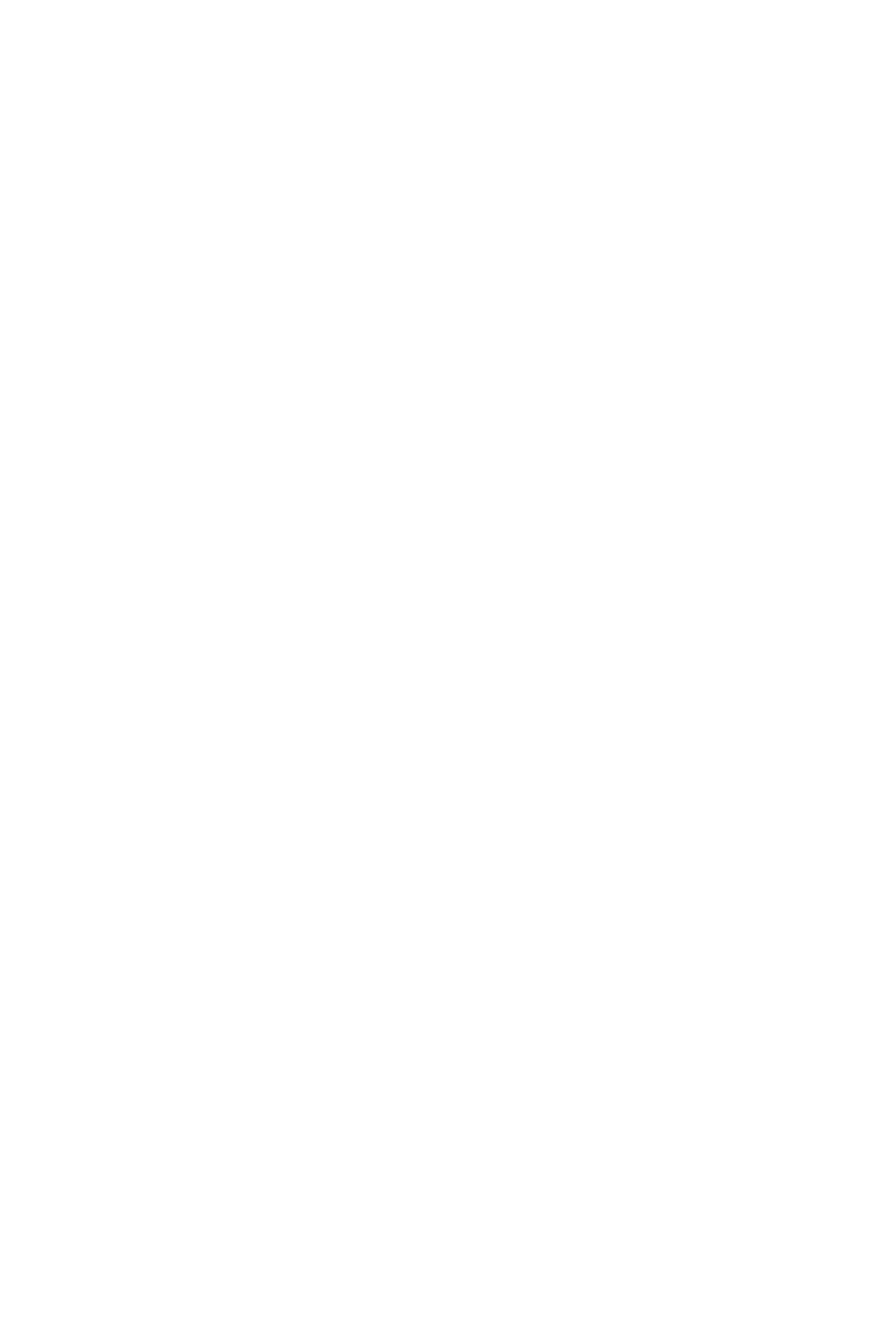# **Illargi barria**

SANTIAGO ONAINDIA

# **The Crescent Moon**

RABINDRANAT TAGORE

#### **1 Sukaldea**

ASTIRO niñoian ni solo bidexka zear, eguzki jausiak zeken antzera, bere azkenurrea gordetzean, an zeru-ertz urdin urrutian. Unetik unera baltzago zan itzalean murgilduz joian argia, ta lur alarguna —labore batzea egiña zan— ixilik zetzan.

Bertatik, illuna ikusgaitz igaroten eban abots zolia entzun zan goietan, eresi-aria dingiliz itxirik ordu ixiltsu aretan. Alan be, sukaldea an egoan zain aurki, zelai legorraren amaian, kañabera sail ostean, albo ta areka bigunen zainpean, kokot-ondo ta aran eze baltzez inguratuta.

Oin-ixil geratu nintzan pixkaten, izarren argitara. Zabal egoan lur sakona nire begi-aurrean, konta ezin ala sukalde besarkaturik, seaska ta ogez, ama-biotzez ta argi irazekiz, bizi-indar gazte ta alaitsuz gaiñezka, gizarterako zenbat dan ez dakigun alaitasunez noski.

#### **2 Ondartzetan**

MUNDU guztiko ondartzetan batzen dira umeak. Muga bako zeru zabala baretsu agiri da euren buru gain; ura, ostera, pai-

#### **The Home**

I PACED alone on the road across the field while the sunset was hiding its last gold like a miser.

The daylight sank deeper and deeper into the darkness, and the widowed land, whose harvest had been reaped, lay silent.

Suddenly a boy's shrill voice rose into the sky. He traversed the dark unseen, leaving the track of his song across the hush of the evening.

His village home lay there at the end of the waste land, beyond the sugar-cane field, hidden among the shadows of the banana and the slender areca palm, the coconut and the dark green jack-fruit trees.

I stopped for a moment in my lonely way under the starlight, and saw spread before me the darkened earth surrounding with her arms countless homes furnished with cradles and beds, mothers' hearts and evening lamps, and young lives glad with a gladness that knows nothing of its value for the world.

#### **On The Seashore**

ON the seashore of endless worlds children meet.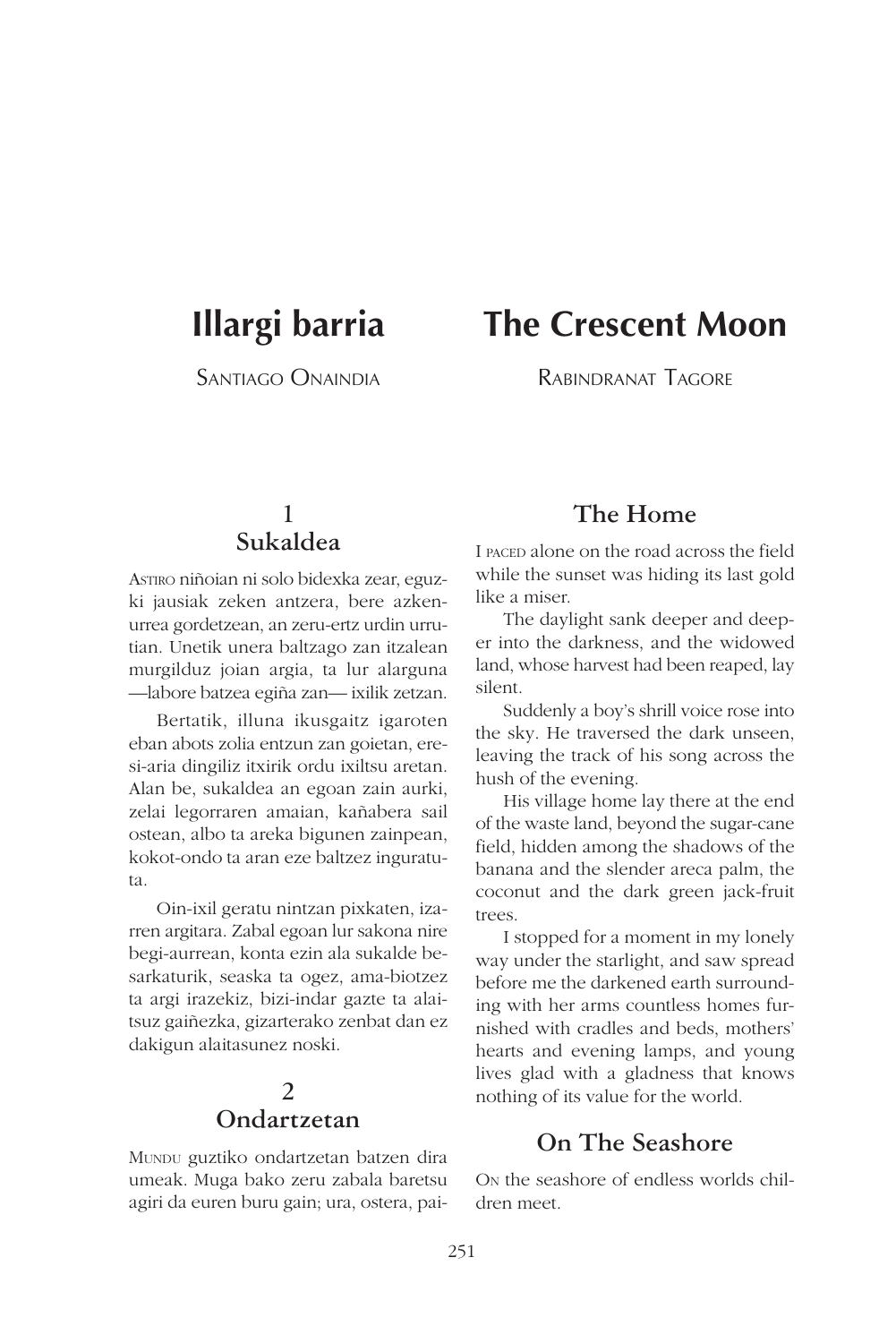ru bageko ta urduri, inguruan dabil nastu samar. Lurralde guztietako ondartzetan batzen dira umeak, zarataka ta dantzari.

Ondarrezko etxetxoak egiten dabez batzuk, magurio-koskoz jolasketan daragoioe beste batzuk. Arein ontzia orri legor bat, ta itxas zabal sakonera jaurtzen dabe, irribarretsu. Aurtxoak mundu guztiko ondartzetan jolastu oi dira.

Ez dakie igeri, ez sarea afondu ta edatzen. Txirla-arrantzalea urperatu oi da ta saleroslaria bere ontzian ur-gaiñez ibilli; umetxoak, bitartean, arri-koskorrak billatu ta eskuratzen dabez, ta gero bota, oso urrutira. Ez dabe ondasun ezkuturik billatzen, ez dakie sarerik edatzen, zabaltzen.

Itxasoa kurkuillotu ba'dadi oiu-algaraz, ondar irribartsua dizdizka jarten da, erdi-laru. Olatu eriozkiñak, zentzun bako leloak kanta oi dautsiez umeai, amak kuma kulunka-kuluna bai'lerabil. Itxasoa umeakaz jolaska, ta ondarraren ezpan-irri larua dizdizka.

Lurralde guztietako ondartzetan batzen dira umeak. Ekaitza ara ona dabil biderik ez dauan zeru zear, ontziak be zador bageko itxasoan ondatzen-dira, azke dabil eriotza, ta alan be umeak jolasean diardue.

Mundu guztiko ondartzetan batzen dira, jai andia egiñez, ume guztiak.

#### **3 Iturria**

BAI al daki iñok nundik datorren umearen begietan txiribiri antzera dabillen loa?—Bai, diñoenez, maitagarrien baserrian bizi ei da: lore-baratz bateko itzalpean, ipurtargiz erdizka bakarrik argituta, zoragarrizko lili-pinpin bi dagoz dingilizka: loa andik bide dator, aurtxoaren begietan mun gozoa ezartera.

Bai al daki iñok nun jaio zan ume loak artuaren ezpanetan egazka dabillen irri-

The infinite sky is motionless overhead and the restless water is boisterous. On the seashore of endless worlds the children meet with shouts and dances.

They build their houses with sand, and they play with empty shells. With withered leaves they weave their boats and smilingly float them on the vast deep. Children have their play on the seashore of worlds.

They know not how to swim, they know not how to cast nets. Pearl-fishers dive for pearls, merchants sail in their ships, while children gather pebbles and scatter them again. They seek not for hidden treasures, they know not how to cast nets.

The sea surges up with laughter, and pale gleams the smile of the sea-beach. Death-dealing waves sing meaningless ballads to the children, even like a mother while rocking her baby's cradle. The sea plays with children, and pale gleams the smile of the sea-beach.

On the seashore of endless worlds children meet. Tempest roams in the pathless sky, ships are wrecked in the trackless water, death is abroad and children play. On the seashore of endless worlds is the great meeting of children.

#### **The Source**

THE sleep that flits on baby's eyes—does anybody know from where it comes? Yes, there is a rumour that it has its dwelling where, in the fairy village among shadows of the forest dimly lit with glowworms, there hang two shy buds of enchantment. From there it comes to kiss baby's eyes.

The smile that flickers on baby's lips when he sleeps —does anybody know where it was born? Yes, there is a rumour that a young pale beam of a crescent moon touched the edge of a vanishing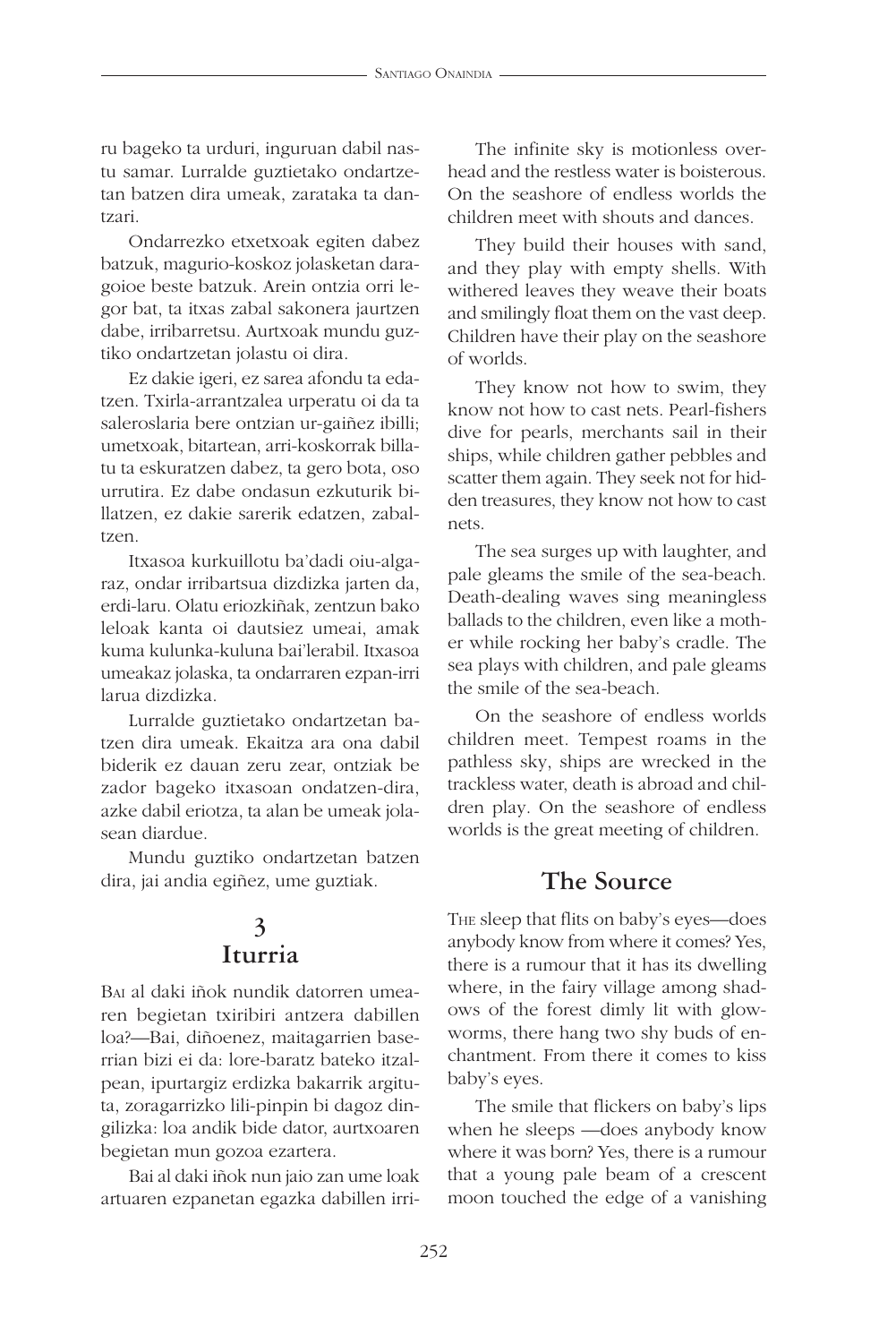barre eztia? —Bai. Esan oi danez, udazken intzez garbiko goiz amesti batean, illargi barriaren erraiñu jantzirik, sor-erazo eban, nunbait, ume lokartuaren ezpanetan egazka dabillen irriño eztia.

Bai al daki norbaitek nun egon zan gordeta, orrenbeste urtez, umetxoaren aragitxoetan loratzen dan barri-samur gozo biguna? —Bai. Beraren amak, neskato zala, maitasunezko misteri leun ixillez igurtzi oi eban biotza, umetxoaren aragitxoetan loratu dan barri-samur gozo biguna, nunbait.

#### **4 Orrela dozu umea**

ORAINTXE berton, umeak nai ba'leu, egaz egingo leuke zerura. Baiña zer-edo-zergaitik ez doa egazka. Atsegin yako nunbait amatxoren bular gaiñean burua etzatea! Eta gero, adi-adi yagoko eten barik!

Itz zoragarri asko dakiz umeak; mundu onetan alan be, gitxi baiño eztira arek diñoana ulertzen dabenak. Baiña zerbaitgaitik ez dau berba egin nai. Bere amaren itzak ikasi, ez dau besterik gura. Or zergaitik jartzen dauan ain betarte eztia!

Urre-meta bat ta txirlarri asko ebazan umetxoak; alan eta guzti be, txiro ta ezeuki agertu zan mundu onetan. Baiña baeban zerbait era ortan agertzeko. Eskale billois antzera, oso aul agertu nai antza, amari aren leia ta ardura bizien diruzakua eskatzeko edo!

Txit jara ta korapilla bakoa zan umea itargi barriaren eskualdean. Baiña zeredo-zergaitik itxi eban bere askatasuna. Bai, arek ba-daki ondo be amaren biotzzokoan daukan poztasun muga-eza, ta askatasuna baiño bigunago da, daukan altzo samur eta besarte estu maitatia!

Poztasunezko aroan bizi zan, ta ez ekian negar egitea zer zanik. Baiña zeredo-zergaitik aukeratu ebazan malkoak. autumn cloud, and there the smile was first born in the dream of a dew-washed morning—the smile that flickers on baby's lips when he sleeps.

The sweet, soft freshness that blooms on baby's limbs —does anybody know where it was hidden so long? Yes, when the mother was a young girl it lay pervading her heart in tender and silent mystery of love—the sweet, soft freshness that has bloomed on baby's limbs.

#### **Baby's Way**

IF baby only wanted to, he could fly up to heaven this moment.

It is not for nothing that he does not leave us.

He loves to rest his head on mother's bosom, and cannot ever bear to lose sight of her.

Baby knows all manner of wise words, though few on earth can understand their meaning.

It is not for nothing that he never wants to speak.

The one thing he wants is to learn mother's words from mother's lips. That is why he looks so innocent.

Baby had a heap of gold and pearls, yet he came like a beggar on to this earth.

It is not for nothing he came in such a disguise.

This dear little naked mendicant pretends to be utterly helpless, so that he may beg for mother's wealth of love.

Baby was so free from every tie in the land of the tiny crescent moon.

It was not for nothing he gave up his freedom.

He knows that there is room for endless joy in mother's little corner of a heart, and it is sweeter far than liberty to be caught and pressed in her dear arms.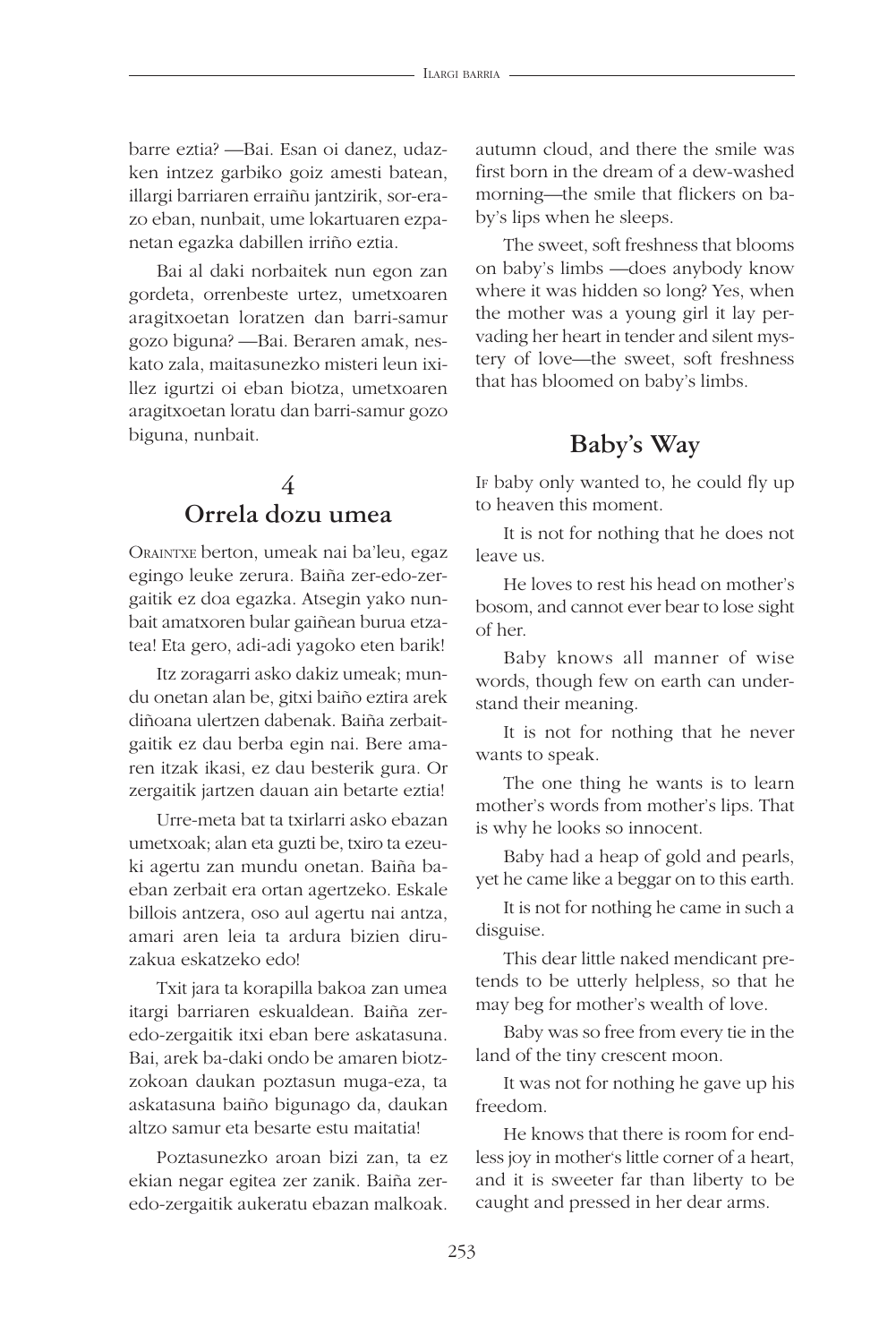Izan be, ama arduraz betearen biotza irribarreka irabazten ba'eban, edozein kezkagaitik ixurten dituan negar-tantak erruki ta maitez lotzen dabe aren izatea.

# **5 Erronda ikus-eziña**

AI!, nok jantzi dautzu, ene seme, soiñekotxoa margoz? Nok jarri dautsa zure gorpuztxoari jantzi gorrizka ori? Gaur goizean, ziburu-ziburuka larriñera urten zara, jolasketara. Baiña, esan eidazu, nok jantzi dautzu soiñeko ori margoz, kolorez?

Esan, arren, ene biotz-lorea, zek daragizu barre? Poz eztitan daukazu ama, atarian geldi. Eskuak ikutzen dautzuz, ta aren apaingarriak ots dagie bulunba antzera, ta zuk, ene artzaintxo, dantzan diarduzu banbu-zotza eskuan. Baiña zek daragizu barre, ene biotz-lorea?

Eskale bai'zintzaz, zer nai dozu orrela dingilizka, esku biakaz amari lepotik oratuta? Oi biotz txiki artega!, zeruari mundua ebatsi, ostu nai ete dautsazu, sagar-ale bai'litzan, eta gero zeure esku barru larrosazkoan ipiñi? Ai, eskaletxo!, zer da, esan, eskatzen daustazuna?

Pozez gaiñezka, aizeak ba-daroaz zure orkatil estunetako kanpai txikien txintxin-ots gozoak. Barrez daukazu eguzkia, zu orrela jantzirik ikusita. Zerua zaindari dozu amaren besoetan lo zagozan bitartean: eta goiza beatz gaiñean datorkizu kuma ondora, begi ertzetan mun eztia ezartera. Aize poz-argiak badaroaz zure orkatil estunetako kanpai txikien txintxin-ots gozoak.

Ames sorgiñen amandrea be or dator egunsentian, zeru zear, zureganaiño egazka. Mundu amaren biotz min guztia zurekin dozu, zure amaren biotzean. Zure leio azpian txirula joten dau izarren kantariak. Eta ames sorgiñen amandrea or

Baby never knew how to cry. He dwelt in the land of perfect bliss.

It is not for nothing he has chosen to shed tears.

Though with the smile of his dear face he draws mother's yearning heart to him, yet his little cries over tiny troubles weave the double bond of pity and love.

# **The Unheeded Pageant**

AH, who was it coloured that little frock, my child, and covered your sweet limbs with that little red tunic?

You have come out in the morning to play in the courtyard, tottering and tumbling as you run.

But who was it coloured that little frock, my child?

What is it makes you laugh, my little life-bud?

Mother smiles at you standing on the threshold.

She claps her hands and her bracelets jingle, and you dance with your bamboo stick in your hand like a tiny little shepherd.

But what is it makes you laugh, my little life-bud?

O beggar, what do you beg for, clinging to mother's neck with both your hands?

O greedy heart, shall I pluck the world like a fruit from the sky to place it on your little rosy palm?

O beggar, what are you begging for?

The wind carries away in glee the tinkling of your anklet bells.

The sun smiles and watches your toilet.

The sky watches over you when you sleep in your mother's arms, and the morning comes tiptoe to your bed and kisses your eyes.

The wind carries away in glee the tinkling of your anklet bells.

The fairy mistress of dreams is coming towards you, flying through the twilight sky.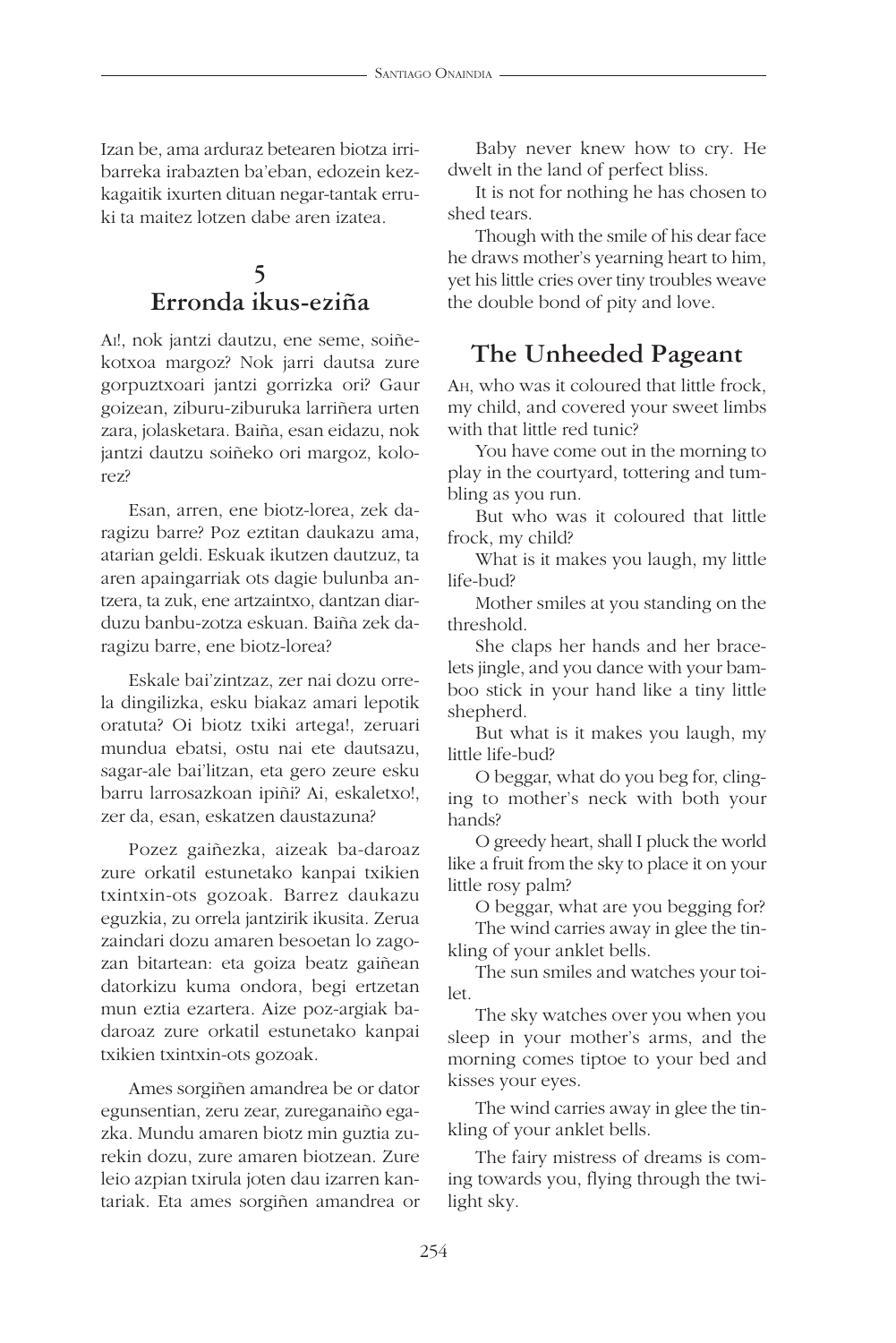dator egun-sentian, zeru zear, zureganaiño egazka.

## **6 Lo-lapurra**

—IA, nun da ori, umetxoari begietako loa ostu dautson ori? Neuk astinduko dot!

Ama, txanbilla eskuratu ta gerrian ezarririk, auzora joan zan uretan. Eguerdia ortxe-ortxe zan. Umeak nekatuta egozan jolasean, paitak barriz ixilik ur-zingiran. Artzaintxoa lo egoan pikoaren itzalpean. Men ta begi-zoli agiri zan zigoña, ii-sail ertzean, luze etsita antza… Eta lolapurra eldu zan, eta umetxoaren begietatik loa artu ta joan zan egazka. Ama itzuli zanean, lau-oinka aurkitu eban umea lo-gela erdian.

—Ia, nun da ori, nire umetxoaren begietako loa lapurtu dauan ori? Neuk astinduko dot!

Nun gorde da maltzur alako ori? Oratuko dautsot eta sokaz lotu. An leza illuntsu aretan, arrikote urduri artean, errekatxoak txipli-txapla dagian lekuan egon bear dau. Bakul-oianeko gerizpe lo-erazlean billatuko dot, bai, uso-kumeak urruma gozoz dagozan txokoan, sorgiñen zintzarriak txintxin dagien gau izartu bake sakonean. Begi-zizta bat jaurtiko dot, bein gaututakoan, banbu-ibarreko ixiltasun antsiz betera, ots, ipurtargiak argiitxaso diran lekura. Ta bidean iñor aurkitzen baldin ba'dot, galde egingo dautsot: Bai al daki iñok lo-lapurra nun gordeten dan?

—Ia, nun da ori, umearen begietatik loa artzen dauan ori? Neuk astinduko dot!

Nun, nun dago? Aurkituko ba'neu aurkitu, erakutsiko neuskio nik zelangoa izan; bai orixe! Aren gordelekuko arria jasoko neuke, ta gero, an osturik daukan lo guztia artu ta etxera eroango neuke oso-osorik. Lapurra, ostera, txit gogor lotuko neuke ego bietatik, eta ondoren

The world-mother keeps her seat by you in your mother's heart.

He who plays his music to the stars is standing at your window with his flute.

And the fairy mistress of dreams is coming towards you, flying through the twilight sky.

#### **Sleep-Stealer**

WHO stole sleep from baby's eyes? I must know.

Clasping her pitcher to her waist mother went to fetch water from the village near by.

It was noon. The children's playtime was over; the ducks in the pond were silent.

The shepherd boy lay asleep under the shadow of the banyan tree.

The crane stood grave and still in the swamp near the mango grove.

In the meanwhile the Sleep-stealer came and, snatching sleep from baby's eyes, flew away.

When mother came back she found baby travelling the room over on all fours.

Who stole sleep from our baby's eyes? I must know. I must find her and chain her up.

I must look into that dark cave, where, through boulders and scowling stones, trickles a tiny stream.

I must search in the drowsy shade of the *bakula* grove, where pigeons coo in their corner, and fairies' anklets tinkle in the stillness of starry nights.

In the evening I will peep into the whispering silence of the bamboo forest, where fireflies squander their light, and will ask every creature I meet, "Can anybody tell me where the Sleep-stealer lives?"

Who stole sleep from baby's eyes? I must know.

Shouldn't I give her a good lesson if I could only catch her.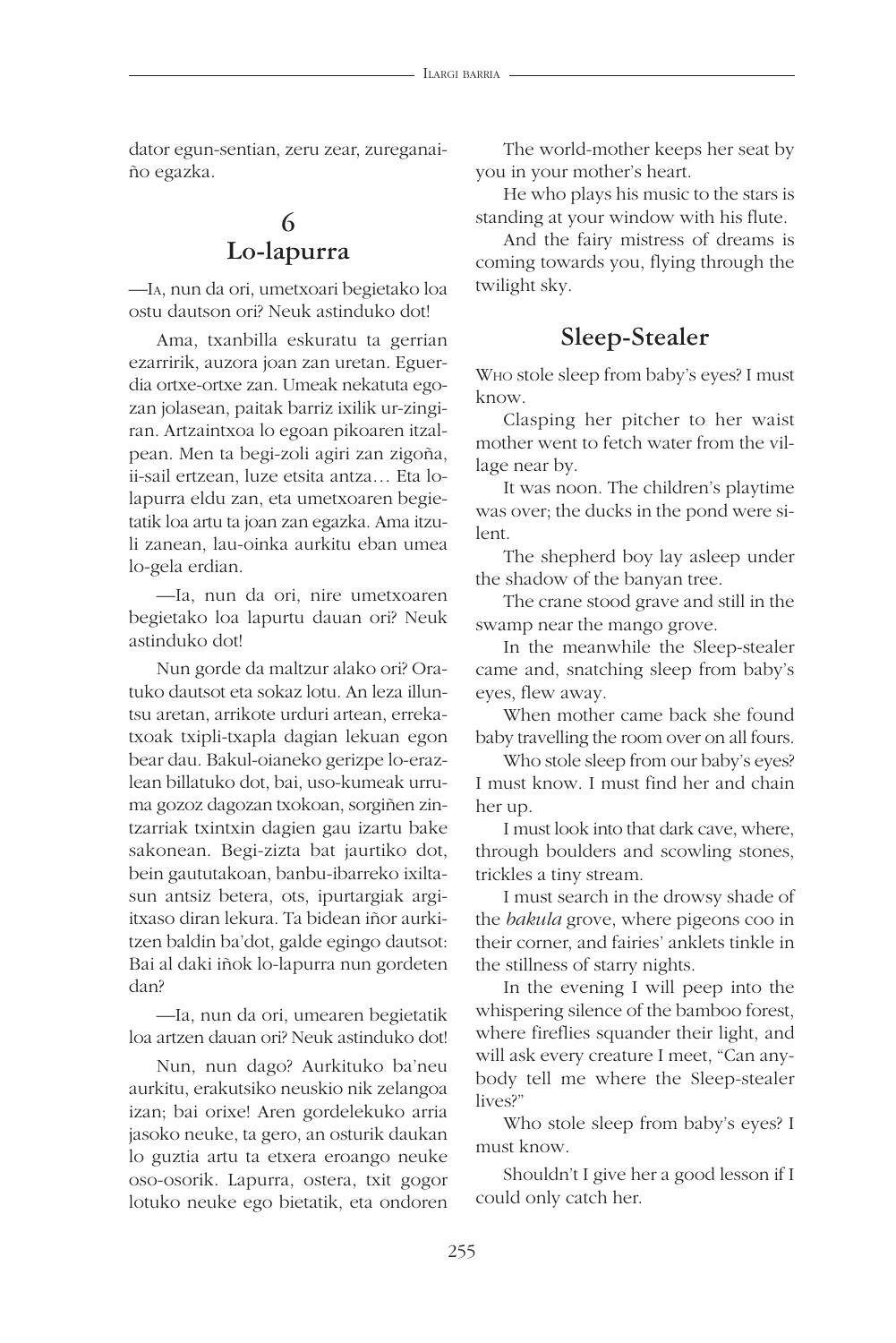ibai ertzean laga: dabillela antxe kañaberaz arrainketan, lili, zume ta ii artean…

Ta gabaz, azoka itxi ta aurtxoak amaren magalean legokezanean, gau-txoriak ara joango litzakioz ta belarrietara burlaz ulu: Tira, geldotzar, ia orain nori ostuten dauskan loa!

## **7 Asiera**

—NUNDIK nentorren ni, zuk aurkitu ninduzunean?—itandu eutsan umeak bere amari.

Arek, barre-lorea ezpan-gain ta malko-ñirñirra begian, semea bularraren kontra estuturik, onela erantzun eutson: —Neure biotzean zengozan zu, ene maite, beronen leia bizia bai zara. Nire umetako jostaillu ta andrakilla artean zengozan; eta nik, goizero, Jainko-irudia egitorduan, irudi ortan zengozan zu be. Bai ta opari-maian be, gure etxeko Jainkoarekin; eta agurtzean, zeu be agurtzen zindudazan. Ots, nire itxarokizun eta maitasun guztietan zengozan. Bai, zu bizi izan zara ene bizian, eta amaren bizian be bai. Zu zentozan, gizaldirik gizaldi, gure sukaldea gorde ta zuzentzen dauan gogo ezin-illaren magalean. Ni neskatxa nintzanean eta biotza orri-zabaldu, zu nire inguru zenbiltzan iñarika, usain gozo. Zuk darizun samurtasun eztia antxiña loratu yatan aragi gaztean, eguzkia kolore bizi sortaldean urten baiño len. Zerutiko len-maitasuna, egun-sentiko argiaren anai bizkia, mundura jatxi ziñean bizitzaren ibaian eta azkenez neure biotzean geratu…

Lilluraz, seme, zoratzen naz zuri begiraka, neure egin bait-zara guztia zareala; galduko ete zaitudan bildurrez naukazu. Zagoz emen, neure bular gaiñean oso estu! Ai!, zer sorgin-indarrek ipiñi daust beso auletan munduko ondasuna?

I would raid her nest and see where she hoards all her stolen sleep.

I would plunder it all, and carry it home.

I would bind her two wings securely, set her on the bank of the river, and then let her play at fishing with a reed among the rushes and water-lilies.

When the marketing is over in the evening, and the village children sit in their mothers' laps, then the night birds will mockingly din her ears with:

"Whose sleep will you steal now?"

# **The Beginning**

"WHERE have I come from, where did you pick me up?" the baby asked its mother.

She answered, half crying, half laughing, and clasping the baby to her breast,—

"You were hidden in my heart as its desire, my darling.

You were in the dolls of my childhood's games, and when with clay I made the image of my god every morning, I made and unmade you then.

You were enshrined with our household deity, in his worship I worshipped you.

In all my hopes and my loves, in my life, in the life of my mother you have lived.

In the lap of the deathless Spirit who rules our home you have been nursed for ages.

When in girlhood my heart was opening its petals, you hovered as a fragance about it.

Your tender softness bloomed in my youthful limbs, like a glow in the sky before the sunrise.

Heaven's first darling, twin-born with the morning light, you have floated down the stream of the world's life, and at last you have stranded on my heart.

As I gaze on your face, mystery overwhelms me; you who belong to all have become mine.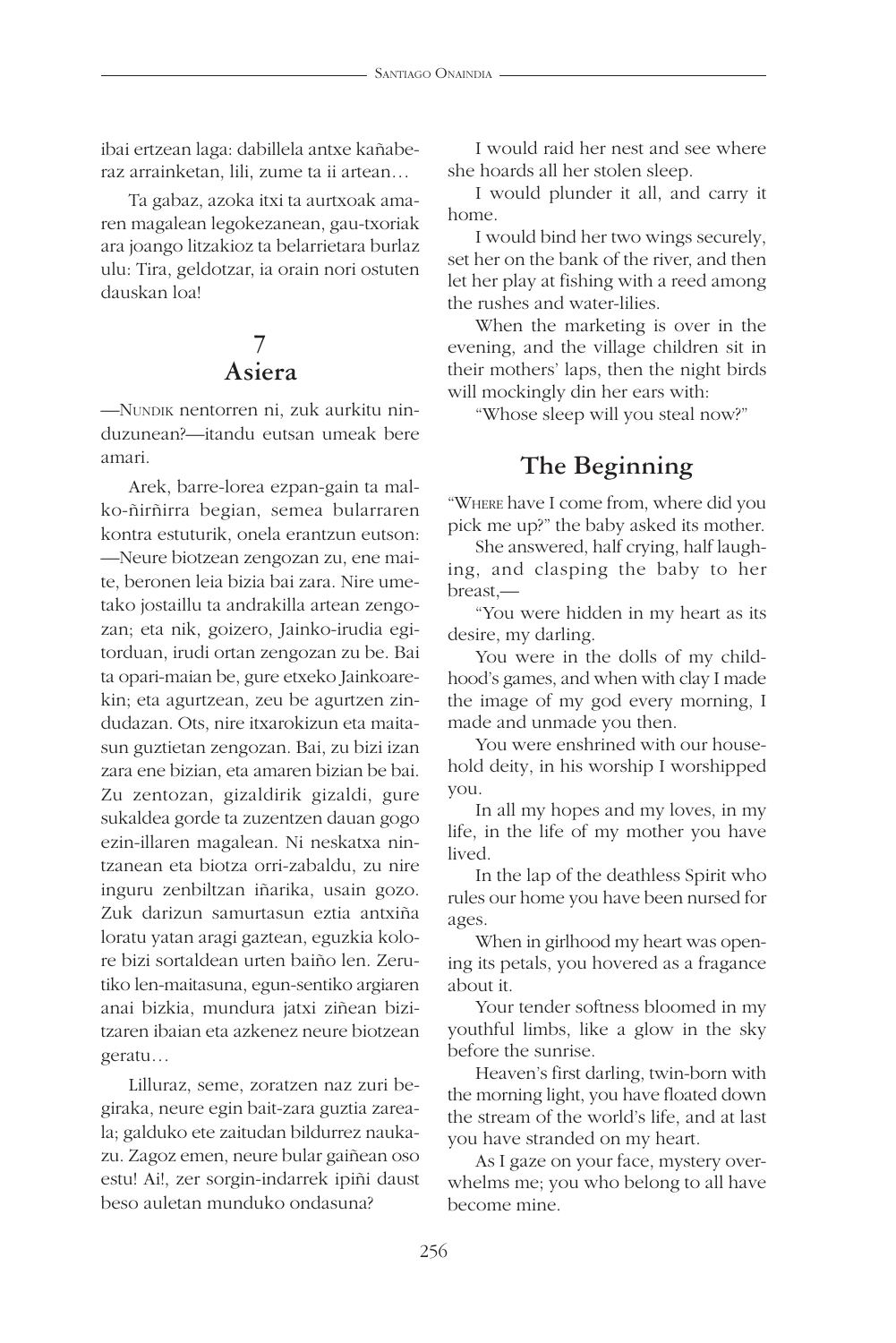#### **8 Umearen mundua**

AURKITU al ba'neu nik zokotxo bare nasai bat ene umearen munduko biotz berberean! An daukazala ba-dakit itz dagioen izarrak, ta arpegiraiño jasten yakon zerua, bere odei ergel ta ostarku pello kamutsez jolasteko. Aregan iñoiz ezer ez diñoen eta sekula zirkiñik ez dagien guzti orreik, bere leioraiño datoz txirristaka ta tutu-muxu ipuiñak eralgi oi dautsoez; bai ta zur-azpilletan opatu be margo aberatsezko jostailluak.

Egin al ba'neu nik ene aurraren pentsamenak zearkatzen dauan bide ori, bere muga guztietatik urtenda, mandatari ezezagunak kondaira bako erregeen aginterrietan zentzun bageko mezuak ekarri ta eroan dabiltzan lekuraiño joan; ots, errazoiak bere legeakaz upeltxoak egin ta aizetara jaurtzen dauzan lekuraiño; egiak egitadeai euren kateak kentzen dautsiezan tokiraiño!

#### **9 Noiz eta zegaitik**

KOLOREZKO jostailluak dakartzudazanean, ene seme, orduan konturatzen naz zergaitik dan ainbeste margo-joku odei-uretan, eta lorak zergaitik dagozan ain dizditsu jantzita… Kolorezko jostailluak dakartzudazanean, ene seme.

Kanta kantari diardudanean, ene maite, zuk dantzatzeko, orduan digart nik orriak zergaitik bizi diran eresi uts, eta olatuak zergaitik doazan kanta ta kanta lurraren biotz arrigarriraiño… Kanta kantari diardudanean, ene maite, zuk dantzatzeko.

Zure esku ase-eziñok, ene seme, nik gozokiz betetean, orduan bai dakidala zergaitik dagoan eztiz gaiñezka lore-muiña, eta igaliak zergaitik astuntzen diran, ixil-ixilik, gurin samur ezkotsuz… Zure esku ase-eziñok, ene seme, nik gozokiz betetean.

For fear of losing you I hold you tight to my breast. What magic has snared the world's treasure in these slender arms of mine?»

# **Baby's World**

I WISH I could take a quiet corner in the heart of my baby's very own world.

I know it has stars that talk to him, and a sky that stoops down to his face to amuse him with its silly clouds and rainbows.

Those who make believe to be dumb, and look as if they never could move, come creeping to his window with their stories and with trays crowded with bright toys.

I wish I could travel by the road that crosses baby's mind, and out beyond all bounds;

Where messengers run errands for no cause between the kingdoms of kings of no history;

Where Reason makes kites of her laws and flies them, and Truth sets Fact free from its fetters.

## **When And Why**

WHEN I bring you coloured toys, my child, I understand why there is such a play of colours on clouds, on water, and why flowers are painted in tints—when I give coloured toys to you, my child.

When I sing to make you dance, I truly know why there is music in leaves, and why waves send their chorus of voices to the heart of the listening earth— when I sing to make you dance.

When I bring sweet things to your greedy hands, I know why there is honey in the cup of the flower, and why fruits are secretly filled with sweet juice—when I bring sweet things to your greedy hands.

When I kiss your face to make you smile, my darling, I surely understand what pleasure streams from the sky in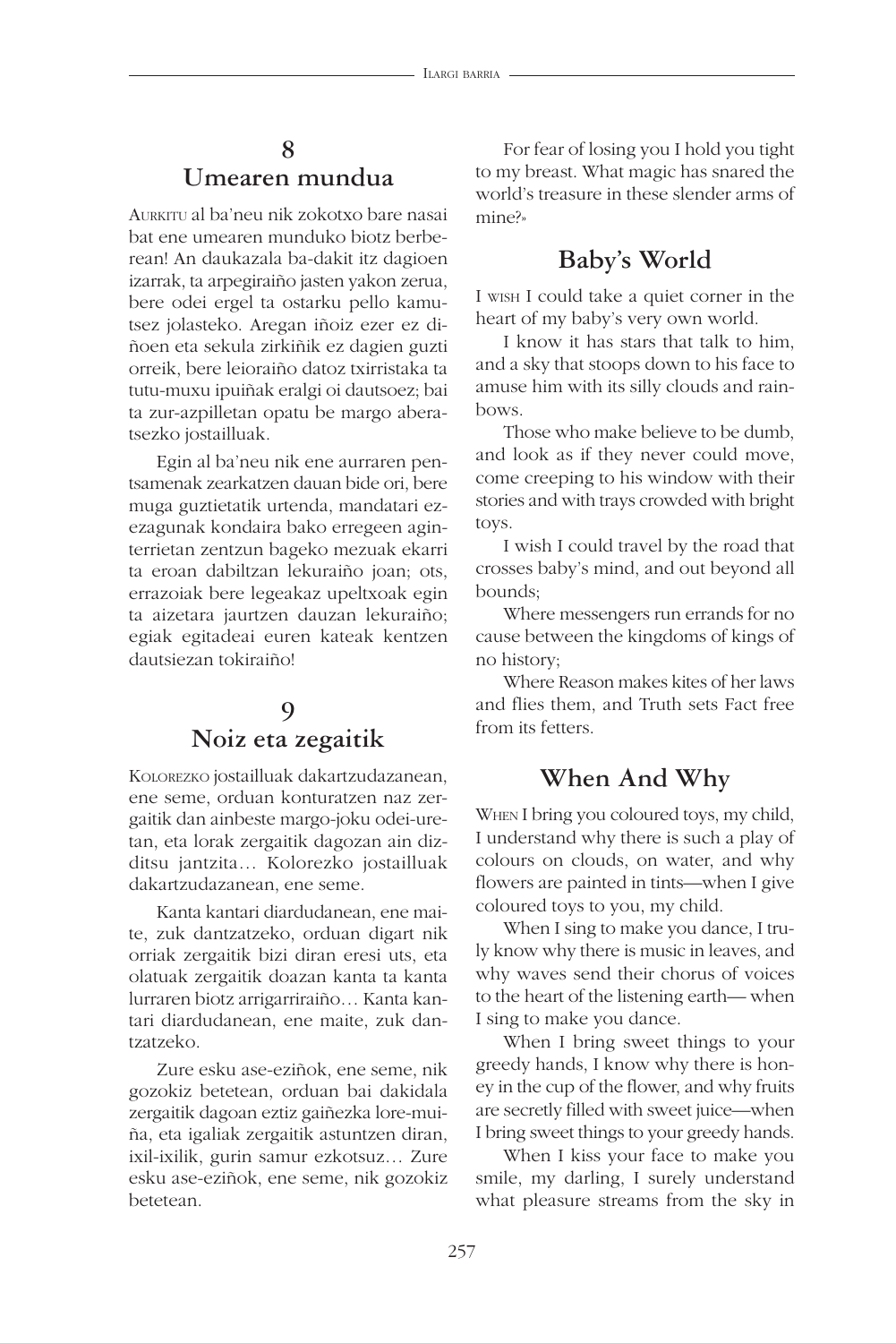Zure arpegia mosukatzen dodanean, ene maite, zure ezpanak irribarrez loratzeko, orduan dakit zein dan goiz-argian zerutik darion atsegiña, ta uda-aizeak nire gorputzari dakartsoen gozotasuna… Zure arpegia mosukatzen dodanean, ene maite, zure ezpanak irribarrez loratzeko.

#### **10 Izen txarra**

EZ egizu, ene seme, negarrik egin. Oker gaiztoak dira nunbait, beti, errazoi barik, agirika daukazuzanak! Zikiña deitzen dautzue, idazten zengozanean atzamarrak eta arpegia tintaz orbandu zenduzalako? Eta ez dira lotsa? Illargi barriari, arek bere arpegia tintaz baltzitu daualako, zikiña deitzen azartuko ete litzakez?

Ene seme, edozertxogaitik errudun egiten zaitue. Bai, zure edozer txarto deritxoe. Jantzitxoa urratu dozula, jolasketan? Eta origaitik, urratzaille deituko dautzue? Eta ez dira lotsatzen? Udazkeneko goizagaitik, zer esango ete leukie, ba, a odei urratu ostetik irri-barreka daukagunean?

Baiña, ene seme, ez egiezu zuk jaramonik egin. Ondo bat-banatuta daukiez bai zure utsegiteak! Mundu guztiak daki zein gozo-zale zarean! Eta origaitik salobera deitzen dautzue? Eta ez dira lotsa? Zelan deituko leuskigue, orduan, guri, zu guretzat ain atsegin izanik, mosuka jango zindukeguzan ezkero?

#### **11 Epaillea**

ESAN beragaitik nai dozun beste, baiña nik zuk eta edozeiñek baiño obeto dakidaz ene umearen akatsak.

Nik ez dot maite ona dalako, seme dodalako baiño. Eta zuk zelan jakin zengike bera zelako altxor dan, zuk bere irabazi ta utsak azta bardiñez neurritu nai dozuzan orrek? Nik zigor-azo bear dodanean, iñoiz baiño neureago dot. Negar morning light, and what delight the summer breeze brings to my body—when I kiss you to make you smile.

#### **Defamation**

WHY are those tears in your eyes, my child?

How horrid of them to be always scolding you for nothing!

You have stained your fingers and face with ink while writing—is that why they call you dirty?

O, fie! Would they dare to call the full moon dirty because it has smudged its face with ink?

For every little trifle they blame you, my child. They are ready to find fault for nothing.

You tore your clothes while playing is that why they call you untidy?

O, fie! What would they call an autumn morning that smiles through its ragged clouds?

Take no heed of what they say to you, my child.

They make a long list of your misdeeds.

Everybody knows how you love sweet things—is that why they call you greedy?

O, fie! What then would they call us who love you?

# **The Judge**

SAY of him what you please, but I know my child's failings.

I do not love him because he is good, but because he is my little child.

How should you know how dear he can be when you try to weigh his merits against his faults?

When I must punish him he becomes all the more a part of my being.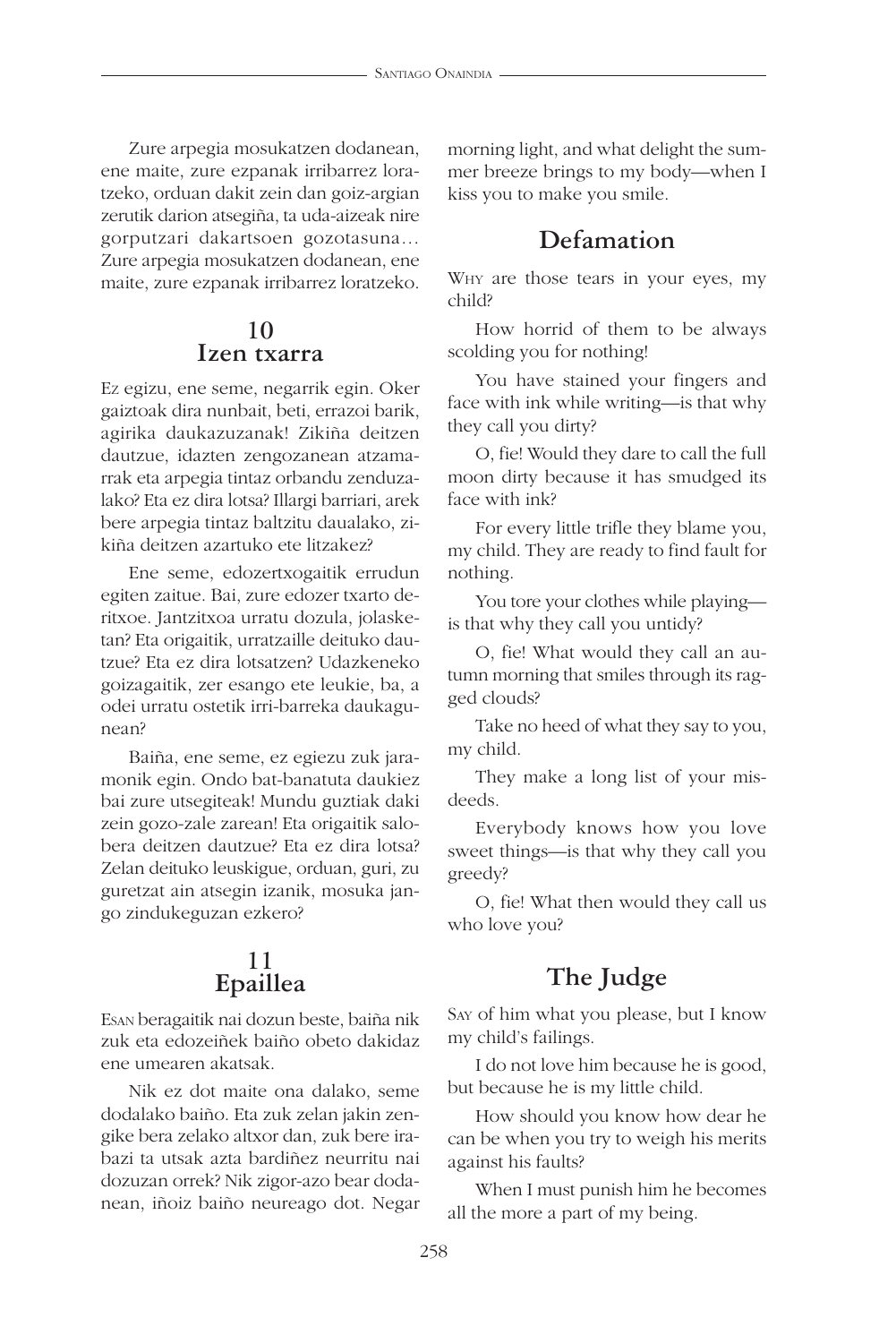ba'daragiot, nire biotzak be negar dagi arekin batera.

Neuk bakar-bakarrik dot eskubide osoa salatu nai nekarazteko, maite dauanak soilki zigortu dagike-ta.

#### **12 Jostailluak**

ZORI ontsua zu, auts artean etzunik, ordu luzeetan zotz orregaz jolasean zabiltzan mutiko ori! Barre egin bear nik, nai ta ez, zu goiz guztian, orrela jostari ikusita. Nik be ordu luzeetan, bat-banatu ta bat-banatu diardut, neure kontuak ondo atera nairik. Eta ba-leiteke zuk, niri begira, au pentsetea: «Ori bai jolasketa ergela! Goiza alperrik galtzeko gogoa, nunbait!»

Ai, mutiko! Nik aiztua dot, aintxiñatik, zotz eta lupetz opillezko jolasketa! Jostaillu garestiak baiño ez ditut opa, urre ta zidar-mordoak pillatu! Zu, aukeran dozun edozer gauzaz, pozarren jolas oi zara. Nik, ostera, aldia ta indarrak be bai, iñoiz euki ezingo dodazan gauzetan galdu daroadaz. Ene ontzitxo aulean igaro nai neuke neure gora-naiaren itxasoa; ta aiztu egiten yat, antza, neu be olgetan, jolasean nabillela!

#### **13 Izarlaria**

NEUK soilki esan neban: «Illuntzean, illargi bete biribilla kadabuaren adarretan nastuten danean, ezin ete geinkeo oratu?»

Baiña Dada'k, andiagoa da-ta, ixeka egin eustan, esanik: «Ezagutu yoadazan izakietatik geldoena az. Illargia oso urrin dago gugandik. Nok eskuz oratu?

Nik erantzun neutson: «Dada, i bai azala kankaillu! Ama leiora urreratu ta guri jolasketan irribartsu begiratzen yauskukanean, ik uste dok ain urrin dagoala?»

When I cause his tears to come my heart weeps with him.

I alone have a right to blame and punish, for he only may chastise who loves.

#### **Playthings**

CHILD, how happy you are sitting in the dust, playing with a broken twig all the morning!

I smile at your play with that little bit of a broken twig.

I am busy with my accounts, adding up figures by the hour.

Perhaps you glance at me and think, "What a stupid game to spoil your morning with!"

Child, I have forgotten the art of being absorbed in sticks and mud-pies.

I seek out costly playthings, and gather lumps of gold and silver.

With whatever you find you create your glad games. I spend both my time and my strength over things I can never obtain.

In my frail canoe I struggle to cross the sea of desire, and forget that I too am playing a game.

#### **The Astronomer**

I ONLY said, "When in the evening the round full moon gets entangled among the branches of that *Kadam* tree, couldn't somebody catch it?"

But dådå1 laughed at me and said, "Baby, you are the silliest child I have ever known. The moon is ever so far from us, how could anybody catch it?"

I said, "Dådå, how foolish you are! When mother looks out of her window and smiles down at us playing, would you call her far away?"

<sup>1</sup> Elder brother.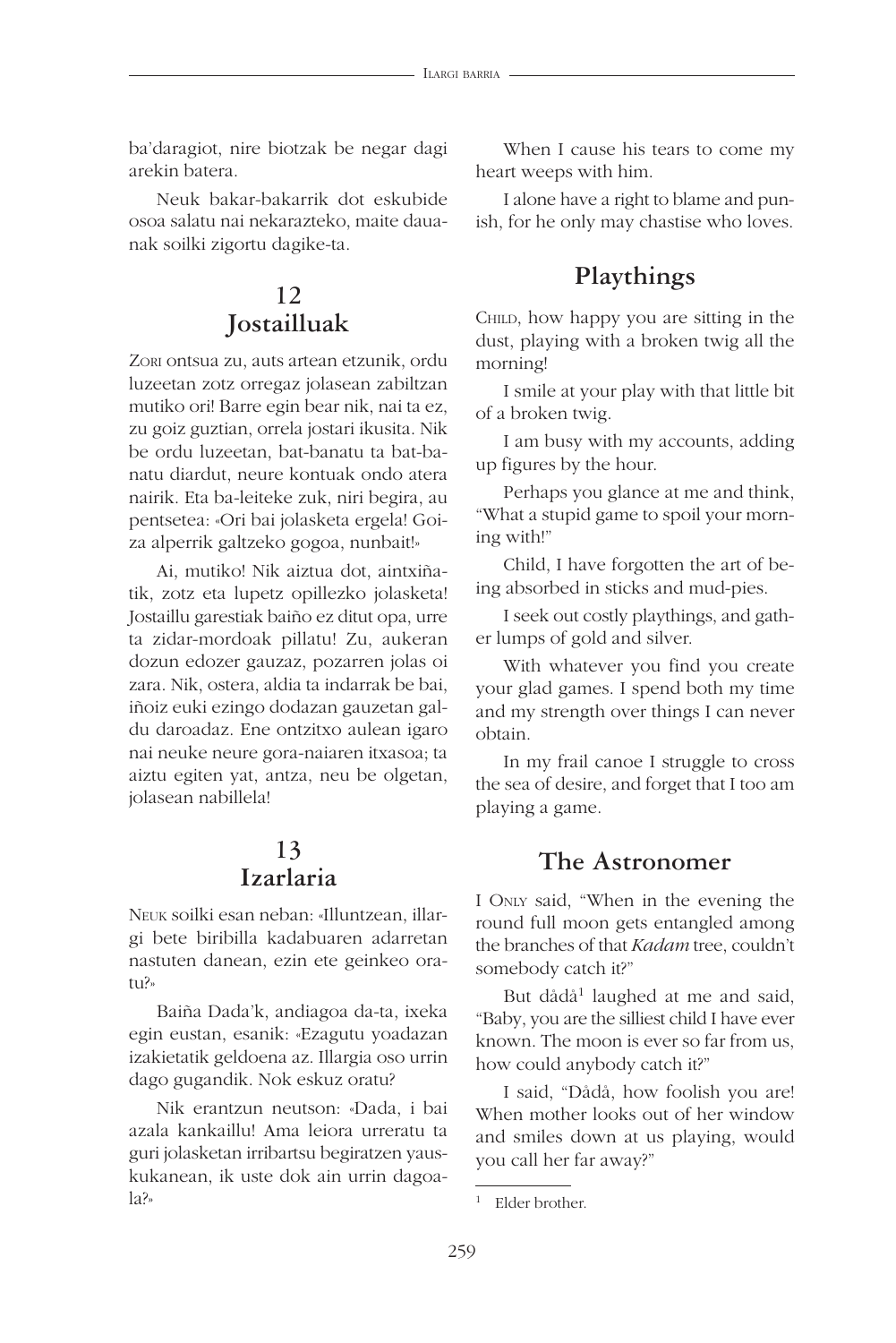Dada'k esan eustan bigarrenez: «I bai ume inozo! Baiña, ikusi egik, nun aurkituko eunkek illargia bertan sartzeko aiña litzaken sare andi bat?»

Nik ari: «Eskuakaz be arrapatuko eunkek, ziur naiagok».

Baiña Dada'k, barre-purrustadaka, esan eustan: «Ez yoat neure bizi guztian be i lango izaki txaldanik ikusi! Illargia geiago urreratuko ba-litz, ikusiko eunkek zein andia dan!»

«Dada, zelako zentzun-bakokeriak erakusten dokazan eure eskolan!», esan neutson nik. Ama guri mosu emoteko makurtzen danean, ain andia iruditzen yak aren arpegia?

Baiña Dada'k oindiño be esaten daust: «I ergel az, i ergel az!»

# **14 Odeiak eta olatuak**

AMA, an goian odeietan bizi diranak, deadar dagiste: «Entzun, olgetan diardugu egun-asieratik amairaño; urrezko egunsentiaz jolaska ari gara, bai ta zidarrezko illargiaz be!» Nik galdegiten dautset: «Baiña, zelan igon nik zuek zagozen lekuraiño, orren goi?» Eta erantzuten daustie: «Erdu lurraren ertzeraiño, jaso eskuak zerura ta odeiakaz goratuko zaitugu!» «Ama begira daukat etxean», diñot nik, «zelan itxi nengike bakarrik eta igon?» Eta areik, irrikoi, igaroaz doaz iñarika. . .

Baiña nik ba-dakit, ama, ori baiño jolas~era politagoa. Begira: ni izango naz odei ta zu illargi. Neure esku biakin estalduko zaitut, eta sabaia izango da gure zeru oztin.

Olatuetan bizi diranak deadar dagiste: «Egun-abarretik gau illuneraiño abeska daragoiogu; joan ta joan goaz beti arago ta ez dakigu nora goazan!» Nik itaun dagitset: «Baiña, zelan joango naz zuekaz ain urruti?» Jardesten daustie: «Zatoz itxasegalera, estutu ondo begiak, itxaron, eta

Still dådå-said, "You are a stupid child! But, baby, where could you find a net big enough to catch the moon with?"

I said, "Surely you could catch it with your hands."

But dådå laughed and said, "You are the silliest child I have known. If it came nearer, you would see how big the moon is."

I said, "Dådå, what nonsense they teach at your school! When mother bends her face down to kiss us, does her face look very big?"

But still dådå says, "You are a stupid child."

#### **Clouds And Waves**

MOTHER, the folk who live up in the clouds call out to me—

"We play from the time we wake till the day ends.

We play with the golden dawn, we play with the silver moon.

I ask, "But how am I to get up to you?"

They answer, "Come to the edge of the earth, lift up your hands to the sky, and you will be taken up into the clouds."

"My mother is waiting for me at home," I say. "How can I leave her and come?"

Then they smile and float away.

But I know a nicer game than that, mother.

I shall be the cloud and you the moon.

I shall cover you with both my hands, and our house-top will be the blue sky.

The folk who live in the waves call out to me—

"We sing from morning till night; on and on we travel and know not where we pass."

I ask, "But how am I to join you?"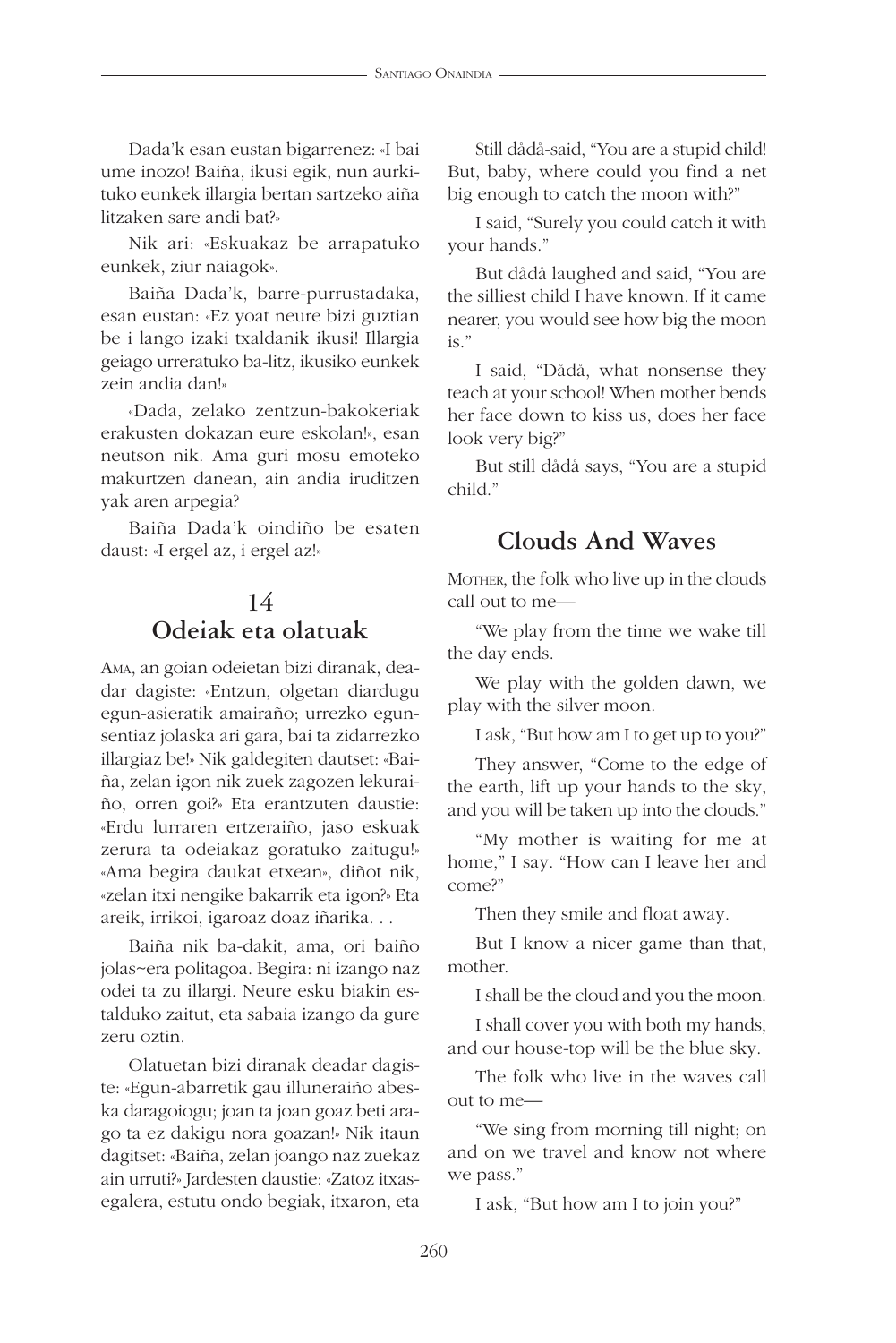olatuakaz narrastuko zaitugu!» Nik diñotset: «Nire amak ez dau iñoiz be gura gaututa ni kanpora joaterik. Zelan itxiko dot eta igesari emon?» Eta areik, barrezka zezindurik, aurrera doaz dantzari…

Baiña nik ba-dakit, ama, ori baiño jolas-joku obea. Ni izango naz olatu ta zu aretza ez-ezaguna. Pirilika ta pirilika nabilke, ta azkenez irrikoi zure bularrean ausiko naz. Eta ez dau munduan iñok jakingo gu biok nun gagozan!

#### **15 Txanpaka-lorea**

«ENTZUN, ama, —jolastearren bakarrik, gero— ni txanpaka-lore biurtuko ba'nintz, eta zugatz orren adartxo gorenengoan edegi, ta aizean barre-karkaraz kulunkatu, ta osto barri gaiñean dantzatu, ni nintzakenik jakingo ete zeunke, ama?» Zuk dei egingo zeuskit: «Ume, nun zagoz?» Eta nik barre egingo neuke neure kautan, eta geldi-geldi egon. Txit astiro zabalduko neukez neure orriak, eta zu ikusiko zindukedaz lanean.

«Bustialdia artu ondoren, ule ezkotua zeure sorbalda gaiñean zabal, txanpakaren gerizpean zear otoi egin oi dozun oxin txikiruntz joango ziñakezanean, somatuko zenduke, ama, lorearen usain gozoa, baiña nik jariona zanik ez zeunke jakingo. Bazkal ostean, zu leioan jarrita Ramayana irakurten zengokezanean, eta nire zugatzaren itzala ulean ta altzoan zuri emon, nik neure itzaltxo pitiña zure liburuaren orrian jaurtiko neuke, zu irakurten zengokezan lekuan atan be. Baiña, zuk igarriko zeuskio zure semearen itzaltxoa danik? Illuntzean, argontzia ixeturik, okullura ziñoakezanean, ni beingoan barriz jausiko nintzake lurrera ta barriro zure aur izan, eta ipuin bat esateko eskatuko neuskizu».

They tell me, "Come to the edge of the shore and stand with your eyes tight shut, and you will be carried out upon the waves."

I say, "My mother always wants me at home in the evening—how can I leave her and go?"

Then they smile, dance and pass by.

But I know a better game than that.

I will be the waves and you will be a strange shore.

I shall roll on and on and on, and break upon your lap with laughter.

And no one in the world will know where we both are.

# **The** *Champa* **Flower**

SUPPOSING I became a *champa* flower, just for fun, and grew on a branch high up that tree, and shook in the wind with laughter and danced upon the newly budded leaves, would you know me, mother?

You would call, "Baby, where are you?" and I should laugh to myself and keep quite quiet.

I should slyly open my petals and watch you at your work.

When after your bath, with wet hair spread on your shoulders, you walked through the shadow of the *cbampa* tree to the little court where you say your prayers, you would notice the scent of the flower, but not know that it came from me.

When after the midday meal you sat at the window reading *Ramayana,* and the tree's shadow fell over your hair and your lap, I should fling my wee little shadow on to the page of your book, just where you were reading.

But would you guess that it was the tiny shadow of your little child?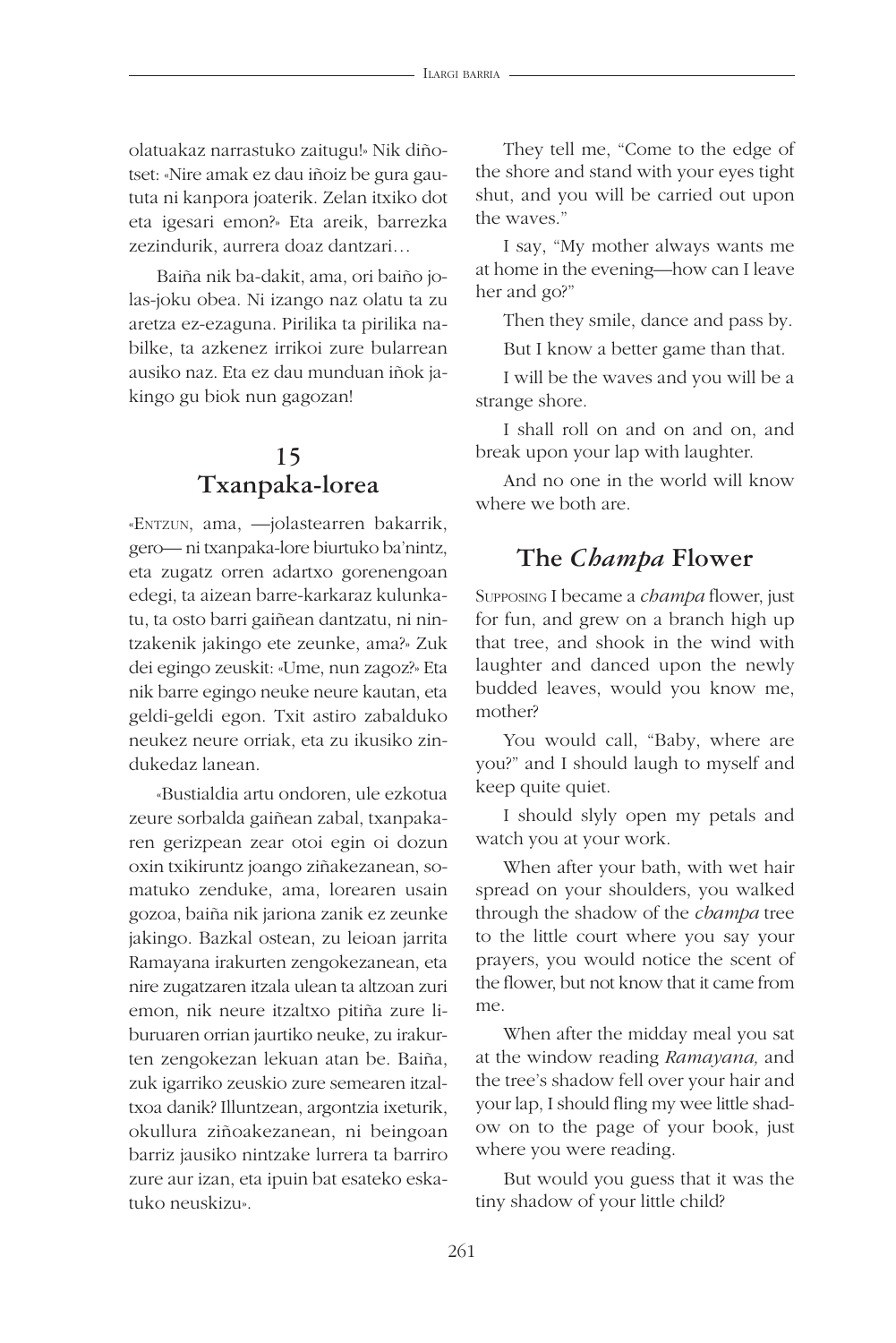«Nun egon az i, gaizto ori?» «Ez dautzut esango, ama», alkarri esango geunskio.

#### **16 Maitagarrien lurraldea**

Iñok ba'leki nun dagoan nire erregearen jauregia, aidean urtuko litzake jauregi ori. Zidar zuri dira aren ormak, urre zuri aren gainkia. Nire erregiña, zazpi barrube daukazan egoitzean bizi da; ta zazpi aginterriak balio eben aiña ordaindu bear izan zan arek daroan bitxia. Baiña itxi, arren, ama, ta ixil-ixilik esango dautzut nun dagoan nire erregearen jauregia. Begira: an, albaaka ontzia nun? Antxe, etxe-gaiñeko bazter aretan dago.

Errege-alaba lo datza, sekula iñok ez ibilli ez ikusi bako zazpi itxasoen azkenondartzan lilluratua. Ezin dau iñok ludian, neronek ezik, idoro. Entzun: apainki dotorez estalita daukaz besoak, eta txirlarri-tantak belarrietan. Aren ule-mataza joria beeraiño eltzen yatzu. Nik neure makiltxo miresgarriz ikutzean, orduantxe itxartuko da; eta erribarre egitean, bitxiak jausiko yakoz ezpanetatik. Baiña itxi, arren, ama, ta ixilka esango dautzut: errege-alaba, an dago, albaaka ontzia aurkitzen dan etxe-gaiñeko bazter aretan.

Bustialdirako ordua dala-ta, ibaira zoazanean, ama, zatoz ona gora, etxe gaiñera. Ni jarrita nagoke, begira, an orma bien itzalak alkartzen diran lekutxoan. Katemeari izten dautsat bakar-bakarrik an egoten, neugaz batera, katemeak bai daki nun bizi dan ipuiñetako bizargillea. Baiña itxi egidazu, arren, ama, eta esango dautzut nun bizi dan ipuiñetako bizargillea: an bizi da, albaaka ontzia dagoan etxe-gaiñeko bazter aretan.

When in the evening you went to the cowshed with the lighted lamp in your hand, I should suddenly drop on to the earth again and be your own baby once more, and beg you to tell me a story.

"Where have you been, you naughty child?"

"I won't tell you, mother." That's what you and I would say then.

# **Fairyland**

IF people came to know where my king's palace is, it would vanish into the air.

The walls are of white silver and the roof of shining gold.

The queen lives in a palace with seven courtyards, and she wears a jewel that cost all the wealth of seven kingdoms.

But let me tell you, mother, in a whisper, where my king's palace is.

It is at the corner of our terrace where the pot of the *tulsi* plant stands.

The princess lies sleeping on the faraway shore of the seven impassable seas.

There is none in the world who can find her but myself.

She has bracelets on her arms and pearl drops in her ears; her hair sweeps down upon the floor.

She will wake when I touch her with my magic wand, and jewels will fall from her lips when she smiles.

But let me whisper in your ear, mother; she is there in the corner of our terrace where the pot of the *tulsi* plant stands.

When it is time for you to go to the river for your bath, step up to that terrace on the roof.

I sit in the corner where the shadows of the walls meet together.

Only puss is allowed to come with me, for she knows where the barber in the story lives.

But let me whisper, mother, in your ear where the barber in the story lives.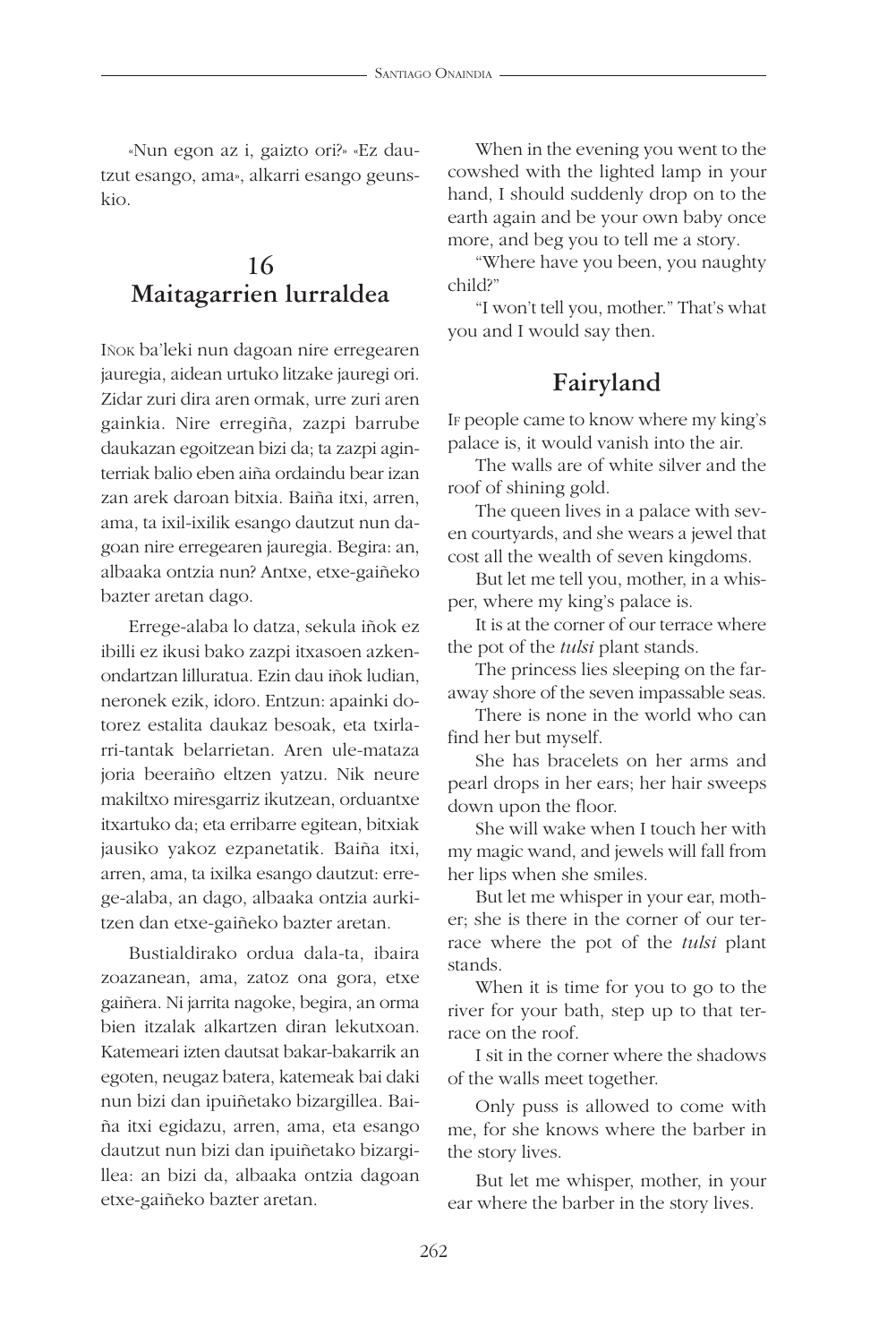#### **17 Erkatuaren aberria**

AMA, begira, zein illun biurtu dan zerua! Eguneko ze ordu ete? Jolasez gogait eginda nago, bai, ta zugana nator. Ez al dakizu zapatu dala, eskola gabeko eguna? Itxi lanari, ama; erdu, tira, jesarri zaitez neugaz leioan, eta konta egidazu ipuin bat. Esan, ama, nun zan, ni ez naz gogoratzen, nun egoan Tepantar'ko basamortua.

Euriak goibel jarri dau arratsa, iparretik egoraiño. Zelan txatxamurtzen dauan zerua, atzazkal gorriz, oiñaztu amorratuak! Odeiak durundu dagienean, ama, atsegin yat biotz-aul sentitzea, ta ni bai goxoro zure ondoan geldi! Eta euria ekin eta ekin ordu luzez, nekaturik, banbuorrietan ots bardintsu dabillenean, eta aizeak intziri-mintziri leioetan dardar, ni bai ezti-bitsetan, ama, zure etzanguan bakarrik, zuri Tepantar basamortuko ipuiña entzuten!

Esan, ama, nun dago? Zein itxasoko ondartzan, nungo mendiaren azpian, zein erregeren aginterrian aurkitzen da Tepantar basamortua? An ez da egongo —ziur naz—, emen lez, solo ta landak zarratzen dabezan lango esirik, ezta illun-abarrean nekazariak etxera itzultzean eta oianean bizi dan emakume egurgiñak bere egursorta zeira ekarteko egin daroan bide-zidor onein langorik be. Bedar oriztaz laukiak ondarrean, eta txori zar jakintsu biak abia daukien zugatz bakarra, besterik ez da egongo Tepantar basamortuan.

Niri, ama, zoragarria iruditzen yat, gaur lakoxe egun laiñotsu batez, erregeseme gaztea bakarrik basamortu zear bere zaldi zidar arrean lau-oinka, iñok ikusi ez dauan itxasoz andiko gazteluan erraldoiak gorderik daukan errege-alaba billa. Esan, ama: euriak bere zapiz zeruazkena estaltzen dauanean, eta oiñaztuak eztenkada zorrotza iduri, saltu dagianean, errege-semea gogoratuko ete da erregek bertanbera itxi dauan ama gaixoaz? Oko-

It is at the corner of the terrace where the pot of the *tulsi* plant stands.

#### **The Land Of The Exile**

MOTHER, the light has grown grey in the sky; I do not know what the time is.

There is no fun in my play, so I have come to you. It is Saturday, our holiday.

Leave off your work, mother; sit here by the window and tell me where the desert of Tepåntar in the fairy tale is.

The shadow of the rains has covered the day from end to end.

The fierce lightning is scratching the sky with its nails.

When the clouds rumble and it thunders, I love to be afraid in my heart and cling to you.

When the heavy rain parters for hours on the bamboo leaves, and our windows shake and rattle at the gusts of wind, I like to sit alone in the room, mother, with you, and hear you talk about the desert of Tepåntar in the fairy tale.

Where is it, mother, on the shore of what sea, at the foot of what hills, in the kingdom of what king?

There are no hedges there to mark the fields, no footpath across it by which the villagers reach their village in the evening, or the woman who gathers dry sticks in the forest can bring her load to the market. With patches of yellow grass in the sand and only one tree where the pair of wise old birds have their nest, lies the desert of Tepåntar.

I can imagine how, on just such a cloudy day, the young son of the king is riding alone on a grey horse through the desert, in search of the princess who lies imprisoned in the giant's palace across that unknown water.

When the haze of the rain comes down in the distant sky, and lightning starts up like a sudden fit of pain, does he remember his unhappy mother, abandoned by the king, sweeping the cow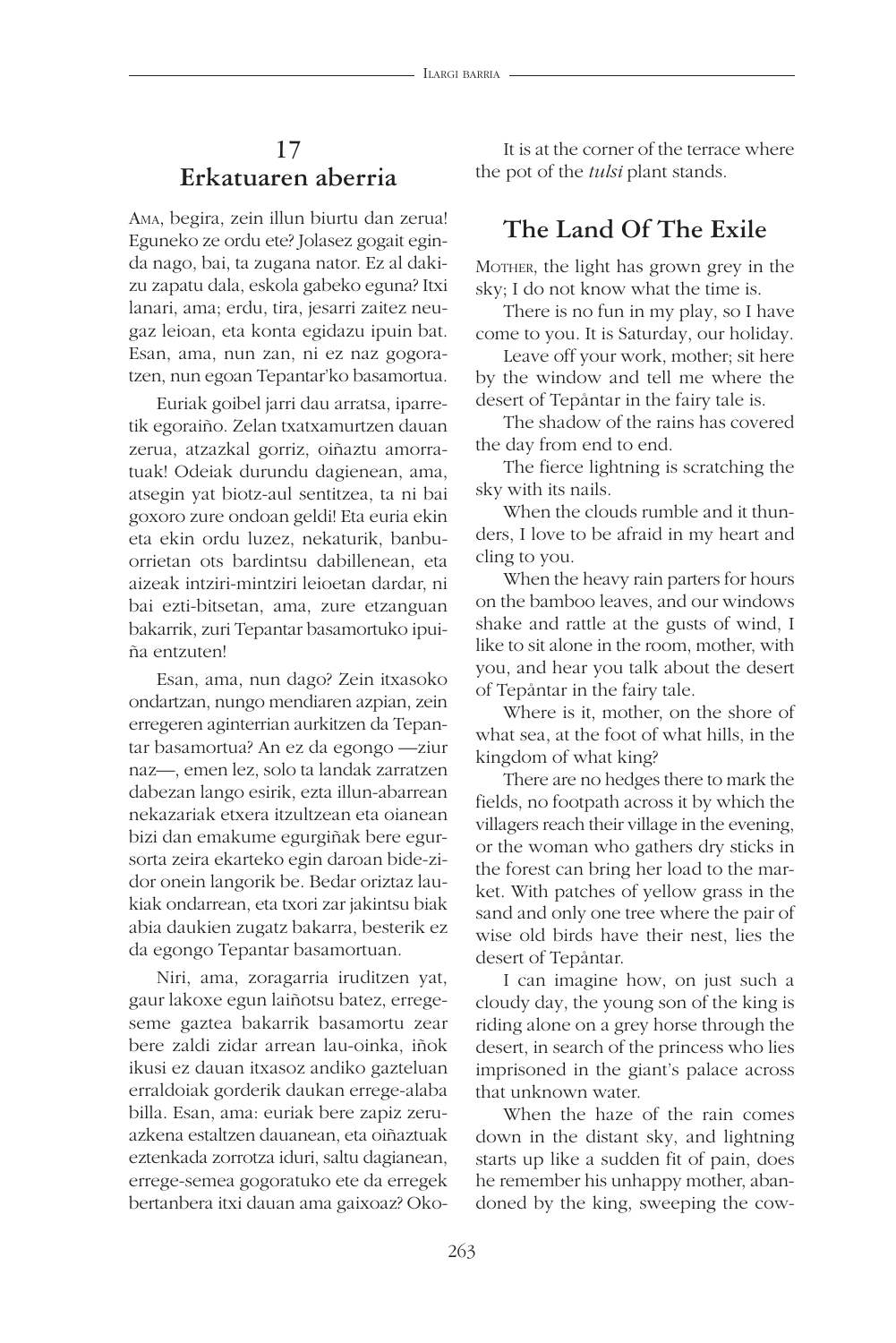llua giñarrez garbitzen diardu onek eta begiak zapiz legortzen… Eta bere semea, Tepantar basamortuan barna lau-oinka, oroituko ete ama gaixoaz?

Ama, begira, oindiñok egunak dirau; baiña, gaua noiz jausiko. Ez dator iñor auzoko bide zear. Artzaintxoak itxiko zituan onezkero larre ta zelaiak, eta orain etxean dagoke. Soloetako gizonak be lanari itxi ta azpikietan etzan dira euren txaboletako itzalpean, odei itsusiei begira. Orain, ama, ez egidazu ikastekorik esan; itxi nasai liburuak, mai gaiñean. Neure aita lez andi naitenean, ikasi bear dan guztia ikasiko dot. Baiña gaur, gaur bakarrik, ama, esaidazu, ez naz ba gogoratzen, Tepantar'ko basamortua nun dagoan!

#### **18 Euri-eguna**

ODEI ixillak pillotuz doiaz arin-aringa, basoko goiertz baltzizkan. (Ez urten, ume!) Zingira-ezpana lerroz lerro inguratzen daben palmondoak zabuka dagoz, lotan lez, zeru ituntxoari buruz. Muturik itxas-kaioak, ego loiak bilduta, tamarindoaren adarkimuetan. Itzal bat be, gero ta sakonago, ibaiaren sortalde-muturrean dabil errondari.

(Entzun, esiko erromaran lotuta dagon beiak orru dagi amorru bizitan! Seme, itxain emen, kortara eroatera noia-ta). Astrapaladan doiaz gizonak zelai, solo ta landa ureztatu zear, ur-maeletatik urtendako arraiñak artzera nunbait. Errekaztoak egiñik doia ura bidexkaetan; jolas antzo amagandik iges egin dauan ume irribarretsua dirudi.

(Ixillik; ontzidunari deiez dago norbait, ubidean! Egun-argia, barriz, joan doa, seme, ta ontzia itxita daukagu!) Itxura danez, lau-oinka datorren euri zoroaren gaiñez dabilkigu zerua, zamari bai'litzan. Ibaia, eroapen bage, nastu ta iñarrosi yaku. Emakumeak iraduz, ariñesull and wiping her eyes, while he rides through the desert of Tepåntar in the fairy tale?

See, mother, it is almost dark before the day is over, and there are no travellers yonder on the village road.

The shepherd boy has gone home early from the pasture, and men have left their fields to sit on mats under the eaves of their huts, watching the scowling clouds.

Mother, I have left all my books on the shelf—do not ask me to do my lessons now.

When I grow up and am big like my father, I shall learn all that must be learnt.

But just for to-day, tell me, mother, where the desert of Tepåntar in the fairy tale is.

#### **The Rainy Day**

SULLEN clouds are gathering fast over the black fringe of the forest.

O child, do not go out!

The palm trees in a row by the lake are smiting their heads against the dismal sky; the crows with their draggled wings are silent on the tamarind branches, and the eastern bank of the river is haunted by a deepening gloom.

Our cow is lowing loud, tied at the fence.

O child, wait here till I bring her into the stall.

Men have crowded into the flooded field to catch the fishes as they escape from the overflowing ponds; the rainwater is running in rills through the narrow lanes like a laughing boy who has run away from his mother to tease her.

Listen, someone is shouting for the boatman at the ford.

O child, the daylight is dim, and the crossing at the ferry is closed.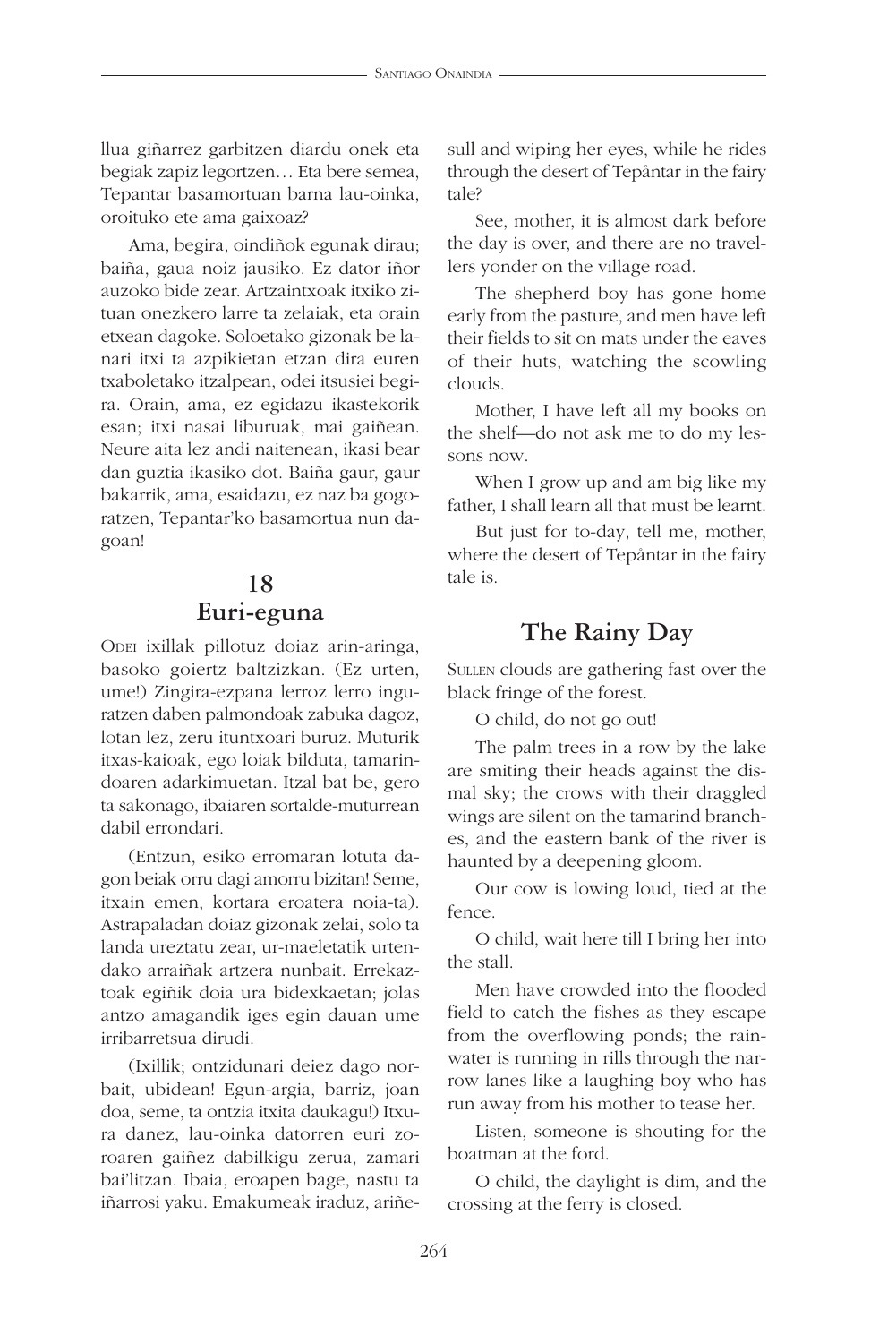ketan datoz Ganges'tik, edarrak sorki gaiñetan.

(Argiak gertutzera noia, gaur goizetik illuntzen dau-ta! Ez urten, seme!) Azokako bidetik ez dabil arimarik. Errekara jasten dan kalea irristakor dago ta errez labantzen. Orruz dauleazu aizea; sare artean arrapatu pizti bat dirudi banbu-ostotzan burrukari.

# **19 Ingizko ontziak**

EGUNERO, neure ingizko ontzitxoak jaurtzen ditut, bata bestearen atzetik, ur-beera. Izki baltz andiz margotuta neure izena daroie, bai ta neure erriarena be. Eltzen diran ondartza ez-ezagunean norbaitek aurkitu ba'daiz, jakingo dau arek ni nor nazan. Ene etxeko baratzean azitako siuli-loraz beterik doiaz nire ontzitxoak; eta, ziur nago, goiz-urratzean batutako lore-pipil oneik, gabean, onez elduko dira lurrera.

Ur ibillian jaurtzen dodaz neure ingizko ontzitxoak, eta begiak zerurantza jasotzen dodazanean, arat-onat dabiltzan odeiak ikusten ditut, euren oial zuriak aizez beterik dabezala… Ez dakit nik zerutiko nire zein adiskidek botatzen dabezan aize-beera, nire ontziaz ibilli daitezan… Illunkeran neure esku artean arpegia gorderik, ames dagit, ames nire ingizko ontziak ur gaiñez doazala gero ta urriñago, gau erdiko izarpean. Amesmaitagarriak zuzendu daroez, lillurakorrezko otzaratxoz gaiñezka.

# **20 Arrantzalea**

MADU ontzidunaren txalupa geldi dago aspalditik Rangun'go kaian, yute-zama banandu barik. Madu'k akuran edo alogerez itxiko ba'leust bera, eun arraun eta bost edo sei aize-oial ipiñiko neuskioz, eta neuk eroango neunke oso eratsu. Ez

The sky seems to ride fast upon the madly rushing rain; the water in the river is loud and impatient; women have hastened home early from the Ganges with their filled pitchers.

The evening lamps must be made ready.

O child, do not go out!

The road to the market is desolate, the lane to the river is slippery. The wind is roaring and struggling among the bamboo branches like a wild beast tangled in a net.

#### **Paper Boats**

DAY by day I float my paper boats one by one down the running stream.

In big black letters I write my name on them and the name of the village where I live.

I hope that someone in some strange land will find them and know who I am.

I load my little boats with *shiuli* flowers from our garden, and hope that these blooms of the dawn will be carried safely to land in the night.

I launch my paper boats and look up into the sky and see the little clouds setting their white bulging sails.

I know not what playmate of mine in the sky sends them down the air to race with my boats!

When night comes I bury my face in my arms and dream that my paper boats float on and on under the midnight stars.

The fairies of sleep are sailing in them, and the lading is their baskets full of dreams.

#### **The Sailor**

THE boat of the boatman Madhu is moored at the wharf of Rajgunj.

It is uselessly laden with jute, and has been lying there idle for ever so long.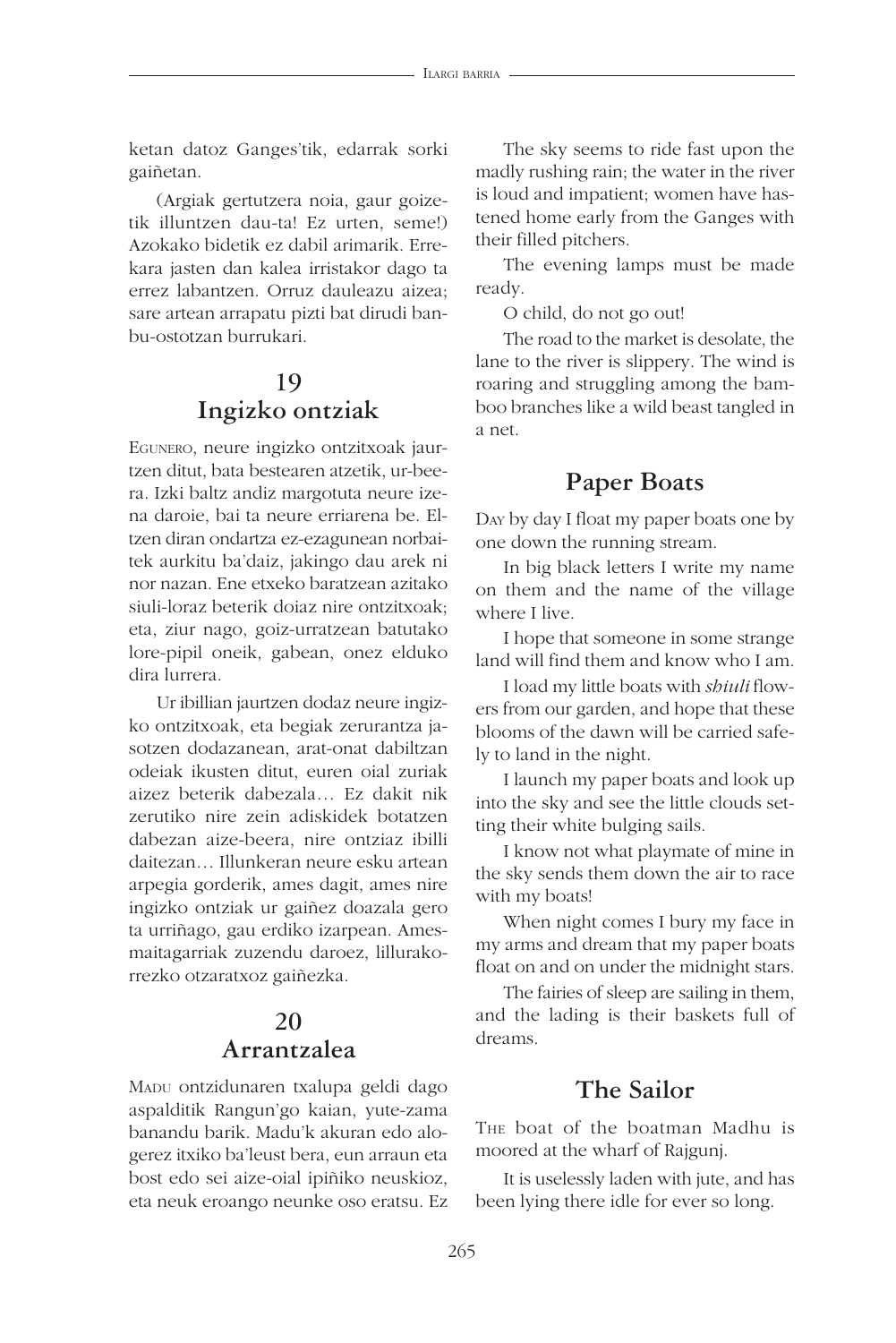neunke, baiña, itxasegingo azoka txaldan orreitara, zazpi itxasoak eta maitagarrien eskualdeko amairu ibaiak zearkatu ta igaro baiño!

Alan be zuk, ama, ez dozu bazter orretan nigaitik negar egingo, ezta alan? Ez naz gero ni izango Ramatxandra lez; arek bada, basora joanda, amalau urte egin ebazan etxera itzultzen! Ni ipuiñetako erregegai izango naiatzu; atsegin yatazan gauzaz ontzia beteko dot, eta adiskide Asu be neugaz daroaket bertan! Eta kanta-kantari zearkatuko doguz zazpi itxasoak eta maitagarrien eskualdeko amairu ibaiak!

Goiz-goizetik, egun-sentian, itxasoratuko gara. Eguerdirako, barriz, gu Errege ez-ezagunaren lurraldera elduak gara aurki. Gero, Tirpurni'ko itxas-adarrari ikutuz, Tepantar'ko basamortua atzean itxiko dogu. Gu etxera biurtu orduko illundua dagoke. Eta guk ikusia oro edestuko dautzut! Eta zazpi itxasoak eta maitagarrien eskualdeko amairu ibaiak zearkatuko ditut!

# **21 Beste ur-ertza**

OI!, irrikan ta opa biziz nago ibaiaren bestaldera joan naita! Batel areik, lerroz lerro, banbu-taketetatik lotuta endu dagozan ur-ertzera joan nai neuke; goizero an, ur zear doiaz igeri, areak lepoan, urriñetako solo-lanetara, gizon beargiñak; abere-zaiñak be, talde orrutsuakaz, iñarika igarotzen dabe ura, ertzez-ertz larratzeko. Illuntzean gero, andik biurtzen dira etxera guzti-guztiak, ugarte suileko basbedar artean txakalak urubi ta arrama dagielarik.

Ama, bardin ba'dautzu, nik, andi egitean, enada orren ontzikari izan nai neuke.

If he would only lend me his boat, I should man her with a hundred oars, and hoist sails, five or six or seven.

I should never steer her to stupid markets.

I should sail the seven seas and the thirteen rivers of fairyland.

But, mother, you won't weep for me in a corner.

I am not going into the forest like Ramachandra to come back only after fourteen years.

I shall become the prince of the story, and fill my boat with whatever I like.

I shall take my friend Ashu with me. We shall sail merrily across the seven seas and the thirteen rivers of fairyland.

We shall set sail in the early morning light.

When at noontide you are bathing at the pond, we shall be in the land of a strange king.

We shall pass the ford of Tirpurni, and leave behind us the desert of Tepåntar.

When we come back it will be getting dark, and I shall tell you of all that we have seen.

I shall cross the seven seas and the thirteen rivers of fairyland.

#### **The Further Bank**

I LONG to go over there to the further bank of the river,

Where those boats are tied to the bamboo poles in a line;

Where men cross over in their boats in the morning with ploughs on their shoulders to till their far-away fields;

Where the cowherds make their lowing cattle swim across to the riverside pasture;

Whence they all come back home in the evening, leaving the jackals to howl in the island overgrown with weeds.

Mother, if you don't mind, I should like to become the boatman of the ferry when I am grown up.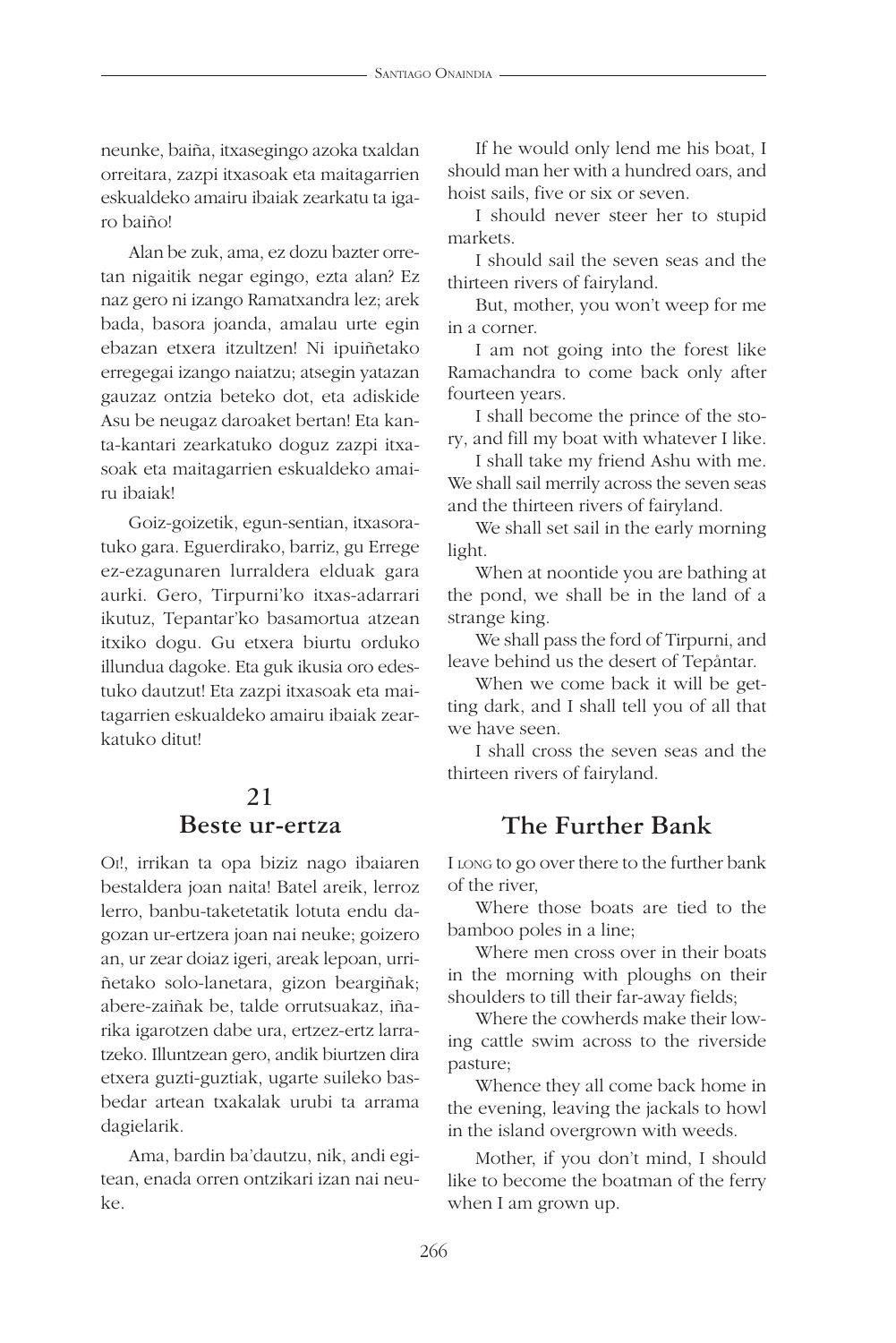Diñoenez, zingira aparteko batzuk aurkitzen dira ur-ertz garaitsu orren ostean; eta araxe doiaz antza, euriak amaitzean, aate basati saldoak; ur-txoriak be antxe erron oi dabez arrautzak, ertzeko utza zarratuan; bai ta buztan-zutak be, antxe, itxi daroez euren oin-lorratzak basa garbi-bigunean; antxe, illun-abarrean, olatu gaiñez ibiltera dei dagio samur illargi-izpiari lore zurizko kukutsdun bedar jagiak…

Ama, bardin ba'dautzu, nik, andi egitean, enada orren ontzikari izan nai neuke.

Orduan, bai, milla bider gitxienez, igaroko naz ertz batetik bestera, ta uretan dabiltzan auzoko neska-mutikoak arrimen andiz begiratuko dautsie. Eguzkia ortzean gorenengo gangan legokenean, eta goiza eguerdira eldu, zoli-zoli etorriko naiatzu pizkaten, eta au esan: «Ama, emoidazu zerbait jateko!» Arrastian, sartaldea itzali ondoan, gerizak zugatzpean kukutzean, itzuliko naz ni illun-min. Eta ez naz geiago zugandik iñoiz aldenduko, ezta, nire aita lez, urira lanean joateko be.

Ama, bardin ba'dautzu, nik, andi egitean, enada orren ontzikari izan nai neuke.

## **22 Loraen ikastola**

BAGILLEAN, euria zaparradaka ta odei baltzak marru-otsez zeru zear dabiltzanean, eta sortaldeko aizea, basamortuan bustita, banbu-adar artean txirula jotera datorrenean, bertatiko iskanbillez agertzen dira lorak, nundik jakin ez; eta gero, dantzaka asten yatzuz, bedar gaiñean, pozdardar ta zorozka.

—Amatxo: lorak, nik uste, lurpeko ikastolaren batera joango dira, ezta alan? An, atea itxirik, ikasgaiak ikasiko dituez. Eta ordua baiño len jolasketara urten nai

They say there are strange pools hidden behind that high bank,

Where flocks of wild ducks come when the rains are over, and thick reeds grow round the margins where waterbirds lay their eggs;

Where snipes with their dancing tails stamp their tiny footprints upon the clean soft mud;

Where in the evening the tall grasses crested with white flowers invite the moonbeam to float upon their waves.

Mother, if you don't mind, I should like to become the boatman of the ferryboat when I am grown up.

I shall cross and cross back from bank to bank, and all the boys and girls of the village will wonder at me while they are bathing.

When the sun climbs the mid sky and morning wears on to noon, I shall come running to you, saying, "Mother, I am hungry!"

When the day is done and the shadows cower under the trees, I shall come back in the dusk.

I shall never go away from you into the town to work like father.

Mother, if you don't mind, I should like to become the boatman of the ferryboat when I am grown up.

#### **The Flower-School**

WHEN storm clouds rumble in the sky and June showers come down,

The moist east wind comes marching over the heath to blow its bagpipes among the bamboos.

Then crowds of flowers come out of a sudden, from nobody knows where, and dance upon the grass in wild glee.

Mother, I really think the flowers go to school underground.

They do their lessons with doors shut, and if they want to come out to play be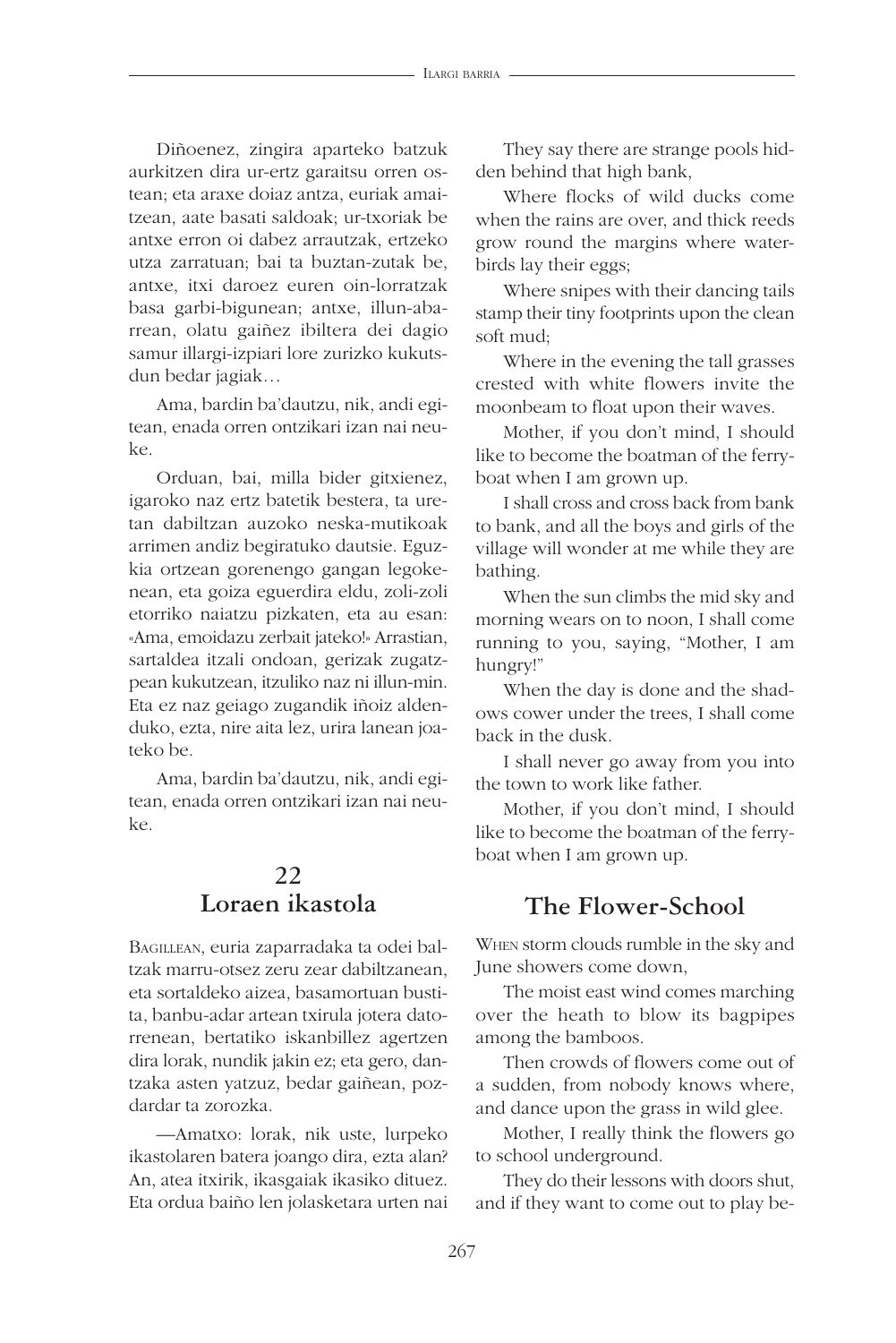ba'leukie, euren irakasle andereñoak bazter baten ipiñiko ditu belauniko. Baiña, euriak datozanean, areik bai jai-egun ederra!

Ara, karrask-ots bizian dabiltz adarrak zugaztian; ostoak murmur dagie aize zoroak astinduta; trumoi-odeiak txaloka diardue euren esku zakarrak gora ta beera… Lora neskatillak, barriz, landara doiaz arin, gorri ta ori ta zuri jantzirik…

—Entzuizu, ama: lorak zeruan eukiko dabe euren etxea, izarrakaz, ezta alan? Begira, bestela, arein gora-nai leiatsua! Eta zuk ezetz jakin, zergaitik doiazan ain bizkor! Nik bai, badakit! Besuak nori luzatzen dautsiezan be bai, ba-dakit nik. Lorak be ama bat daukie, nik zu zaukadan lez.

# **23 Merkataria**

EGIZU, ama, ni errialde ez-ezagunetan zear noiala ta zu etxean geratzen zareala bakar-bakarrik. Irudiz baiño ezta be, koskondu egizu nire itxas-ontzia, goraiño gauzaz beteta, nasan (portuan) zain daukodana. Orain, gogoratu egizu ondo, ama: Onuzkoan, zer nai zeunke nik zuri ekartea?

Ama, esaidazu zer gura zeunken. Urre-meta ta pillo andiak? Ni noian lekuan, ba, urrezko ibaiak dabiltz ara ta ona, urrezko gariz gaiñezka dagozan solo ta zelai artean. Eta basorako bide illunean, lur guztia estaltzen dabe txanpaka lore beillegiak. Neure eun zimeretan batu ta zeuri ekarriko dautzudaz danak.

Nai dozuz, ama, bitxi andiak, udazkeneko euri-tanta baizen andiak? Ni, badakizu, bitxien ugarteraiño eldu bearra naz. An, goiz-goizetik, len-argia urratzerakoan, zelaiko loretan dardar-dantzan daukozuz bitxiak; bedar gaiñera jausten euretarik eundaka; ta olatuak be, zorozfore it is time, their master makes them stand in a corner.

When the rains come they have their holidays.

Branches clash together in the forest, and the leaves rustle in the wild wind, the thunder-clouds clap their giant hands and the flower children rush out in dresses of pink and yellow and white.

Do you know, mother, their home is in the sky, where the stars are.

Haven't you seen how eager they are to get there? Don't you know why they are in such a hurry?

Of course, I can guess to whom they raise their arms: they have their mother as I have my own.

#### **The Merchant**

IMAGINE, mother, that you are to stay at home and I am to travel into strange lands.

Imagine that my boat is ready at the landing fully laden.

Now think well, mother, before you say what I shall bring for you when I come back.

Mother, do you want heaps and heaps of gold?

There, by the banks of golden streams, fields are full of golden harvest.

And in the shade of the forest path the golden *champa* flowers drop on the ground.

I will gather them all for you in many hundred baskets.

Mother, do you want pearls big as the raindrops of autumn?

I shall cross to the pearl island shore.

There in the early morning light pearls tremble on the meadow flowers, pearls drop on the grass, and pearls are scat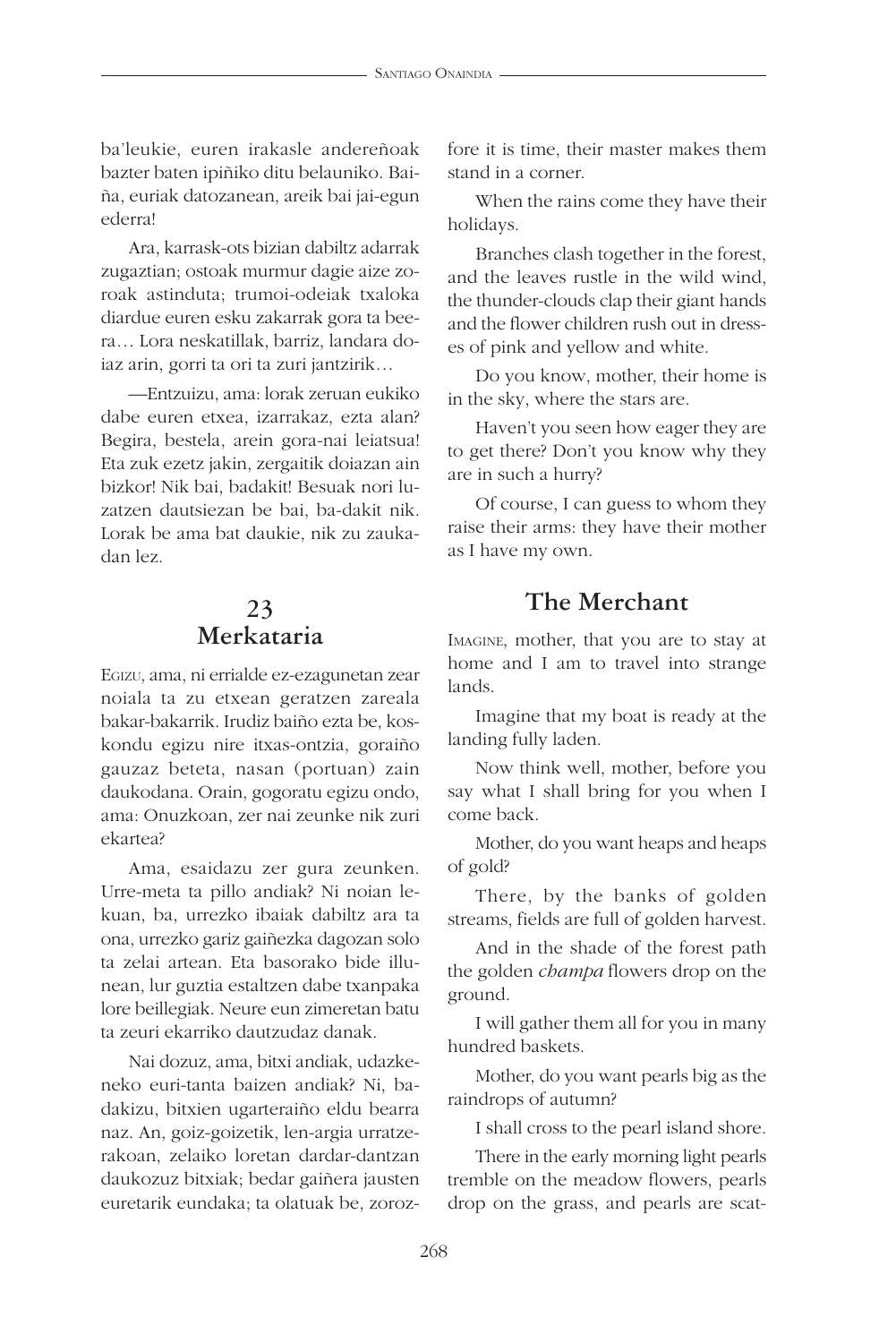karro, bitxiak ereiten dabez ondar gorrian, itxas-bitsagaz nastean.

Nire anaiari egodun zaldi-bikotea ekarriko dautsat, odei ta laiño gaiñetik egaztu daiten. Aitari, barriz, luma bat ekarriko dautsat, berak ez dakiala idazten dauan luma lilluratua. Baiña zuretzat, ama, zazpi erregeen aginterriak erosteko bear izan ziran diru-altxorra ta gordekutxa neuretuko ditut.

## **24 Ereguak**

NI, ama, zure seme izan bearrean, txakur mirriza baiño ez ba'nintz, zure aspilletik jan gura ba'neu, «ezetz» esango zeuskit? Mintzo, zeure ondotik jaurtiko nindukezu, au esanaz: «Oa bein, txakur madarikatu ori!» Bai? Bada zoaz zu, ama, zoaz zu. Gaurtik ez naiatzu etorriko geiago zuk dei egitean, ezta ez dautzut itxiko niri jaten emoten be!

Ni, zure seme ordez, loritu orlegi baiño ez ba'nintz, esan, ene ama, zuk loturik eukiko nindukezu egazka joan ez naiten? Atz-zut akar egingo zeuskit, onela esanik: «Txori gaizto doakabe! Gau ta egun osoan bere kateari pikoka!» Bai? Orduan zoaz zu, ene ama, zoaz zu. Ni landara joango naz egaz, ta ez dautzut geiago itxiko zeure beso artean ni eukiten!

#### **25 Barne-deia**

GOIZ guztietan, ezkillak amar jo ta ni eskolara noanean, kalean topo dagit saltzaille bategaz; beti diño bardin: «Eskuturrekoak, zidarrezko ta leiarrezko eskuturrekoak!» Egundo ez dabil aringa, iraduz ta leiaz; ez doa nai dauan lekutik baiño; ez dau iñok toki batera eldu-erazten, ezta bere orduan etxera itzultzera beartu be…

tered on the sand in spray by the wild sea-waves.

My brother shall have a pair of horses with wings to fly among the clouds.

For father I shall bring a magic pen that, without his knowing, will write of itself.

For you, mother, I must have the casket and jewel that cost seven kings their kingdoms.

# **Sympathy**

IF I were only a little puppy, not your baby, mother dear, would you say "No" to me if I tried to eat from your dish?

Would you drive me off, saying to me, "Get away, you naughty little puppy"?

Then go, mother, go! I will never come to you when you call me, and never let you feed me any more.

If I were only a little green parrot, and not your baby, mother dear, would you keep me chained lest I should fly away?

Would you shake your finger at me and say, "What an ungrateful wretch of a bird! It is gnawing at its chain day and night"?

Then go, mother, go! I will run away into the woods; I will never let you take me in your arms again.

#### **Vocation**

WHEN the gong sounds ten in the morning and I walk to school by our lane.

Every day I meet the hawker crying, "Bangles, crystal bangles!"

There is nothing to hurry him on, there is no road he must take, no place he must go to, no time when he must come home.

I wish I were a hawker, spending my day in the road, crying, "Bangles, crystal bangles!"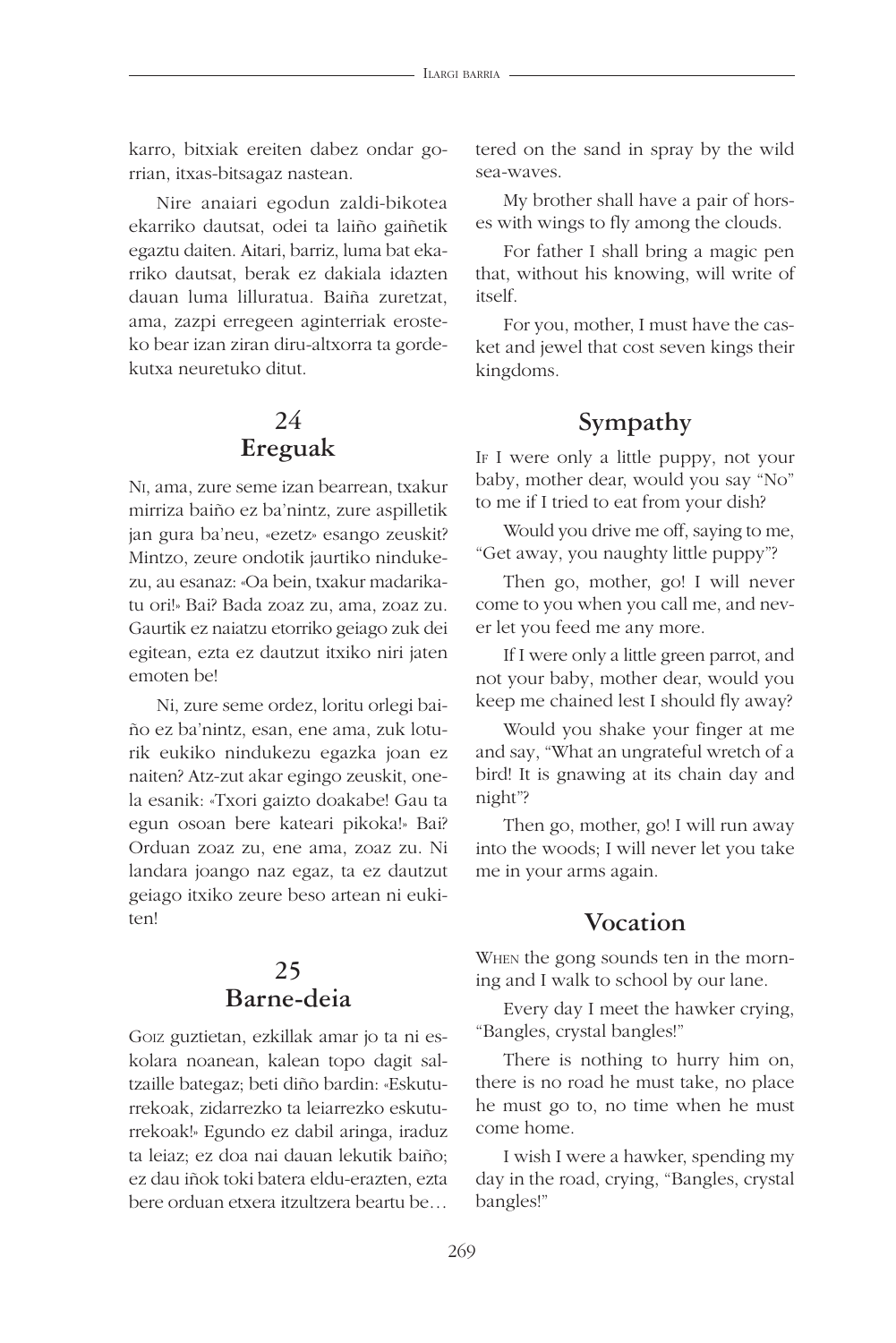Nor litzaken saltzaille, eguna kale zear emoteko, onelango oiuz: «Eskuturrekoak, zidarrezko ta leiarrezko eskuturrekoak!»

Lauretan, eskolatik biurtzean, arrastiro begiratzen dot an dagoan etxe atako ate zulotik zear, eta ortulaua dakust (ikusten dot) baratzeko lurra atxurtzen. Berak nai dauana dagi atxurragaz, nai bestean autsez loitu daroa bere soiñekoa, ta eguzkiak baltzitu egiten dauala esaten inor be ez yoako, ezta urak bustiten dauanik be…

Nor litzaken ortulaua, arratsalde guztian, iñok eragotzi baga, baratzean atxurtu ta atxurtu ekiteko!

Amak, illunduaz batera, ogera bialtzen nauanean, gau-zaiña dakust leiotik, gora ta bera, jagoten. Illun ta bakar dago kalea, eta argontzia (parola) zutik dago, kolorezko begi bakardun erraldoi antzera. Gau-zaiña ara ta ona dabil, bere argontzia kulunkatuz ondoko kerizpeaz, eta ez dau egundo be ogeratu bearrik.

Nor litzaken gau-zaiña, gau osoa kalean beera, kalean gora emoteko, neure argontziaz itzalak uxaturik!

#### **26 Nagusitasuna**

AMA, zure neskatoa alotza da. Ergel uts gaixoa! Ez daki oindiño kaleko argiak eta izarrak bereizten!

Arri koskorrak jatera jolasten ba'gara, egiaz janari dirala uste dau, ta iruntsi gura dauz. Neure liburua aurrean ta abeze ikasi bear dauala ba' dirautsot, orriak apurtzen dautsoz, eta gero, gauzarik oiezkoena egin ba'leu lez, orru dagi pozaren pozez. Asarre dagitsot orduan buruari eragiñik, eta gaizto-gaiztoa dala diñotsat… Eta arek barre ostera be, ta jolasketa alai baten diardugula iruditzen yako.

Mundu guztiak daki jakin aita ez dagoala emen. Baiña nik, olgetan, ots ba'dagit: «Aita!», ingurumari begiratzen

When at four in the afternoon I come back from the school,

I can see through the gate of that house the gardener digging the ground.

He doe's what he likes with his spade, he soils his clothes with dust, nobody takes him to task if he gets baked in the sun or gets wet.

I wish I were a gardener digging away at the garden with nobody to stop me from digging.

Just as it gets dark in the evening and my mother sends me to bed,

I can see through my open window the watchman walking up and down.

The lane is dark and lonely, and the street-lamp stands like a giant with one red eye in its head.

The watchman swings his lantern and walks with his shadow at his side, and never once goes to bed in his life.

I wish I were a watchman walking the streets all night, chasing the shadows with my lantern.

## **Superior**

MOTHER, your baby is silly! She is so absurdly childish!

She does not know the difference between the lights in the streets and the stars.

When we play at eating with pebbles, she thinks they are real food, and tries to put them into her mouth.

When I open a book before her and ask her to learn her a, b, c, she tears the leaves with her hands and roars for joy at nothing; this is your baby's way of doing her lesson.

When I shake my head at her in anger and scold her and call her naughty, she laughs and thinks it great fun.

Everybody knows that father is away, but if in play I call aloud "Father," she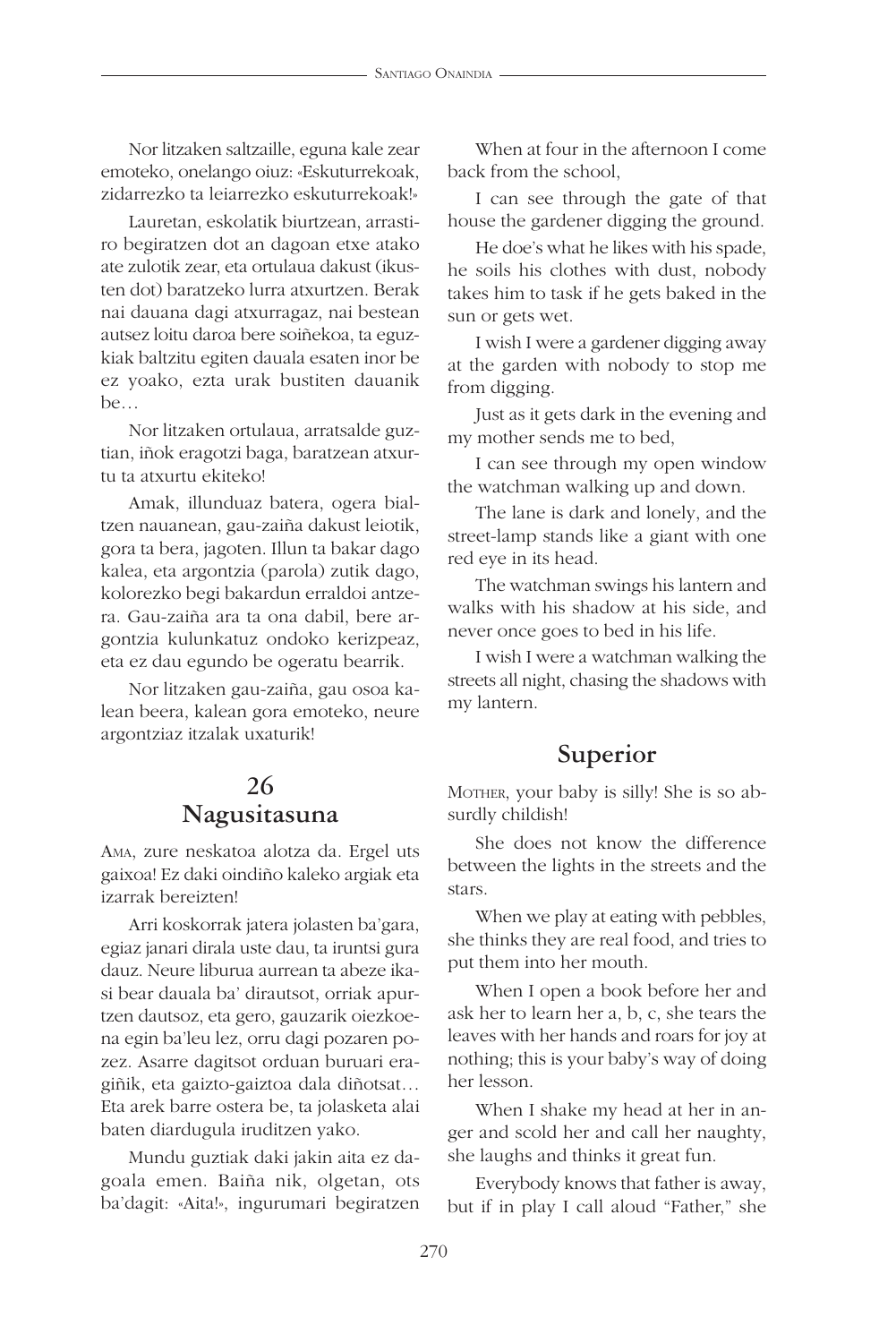dau zaro antzean, eta aita alboan daukala siñisten dau. Nik erropatan datorren garbitzaillearen astotxoai ikasgaiak artzen diardudalakoa egin ta zure neskatoari neu nazala maixu diñotsodanean, geiagoko barik garrasika asten da, Dada! Dada! niri dei egiñik.

Ondoren, zure neskatoak illargia arrapau nai. Ganes'i Ganus deitzen dautso, eta gauza oso bitxia dala iruditzen yako. Ergel uts gaixoa! Ama, zure neskatoa alotza da.

#### **27 Gizontxoa**

TXIKIÑA naz ni oraindik, ume nozu-ta. Baiña neure aitaren adiñera eltzean, andi izango naz. Nire maixuak, orduan, etorri ta esango daust: «Berandu da, ume! Zoaz arbel eta liburu-billa!» Eta nik erantzun: «Ez al dakusu aita lez andi nazala? Nik ez dot geiago ikasgai bearrik!» Eta nire irakasleak, arri ta zur, jardetsiko: «Bai, egia diñozu! Nai ba'dozu, itxi zeinkez liburuok, onezkero gizon egiña zaituguta».

Jantzi ta azokara joango naz egurastera; azoka ingurua, barriz, jentez gaiñezka aurkituko dot. Osaba etorriko yat ariñeketan, eta esan: «Galduko zara, ene seme. Itxi egidazu, otoi; besoetan eroango zaitut!» Eta nik erantzungo dautsat: «Baiña, osaba, ez al dakusu aita baizen andi nazala? Bakarrik etorri bear dot azokara». Eta osabak: «Bai, egia da. Zoaz noranai araxe, onezkero gizon egiña zaitugu-ta».

Amak, ezkotegitik birutzean, nik neure giltzez kutxa edegiten dakidan ezkero, ugazabandrari dirua emoten aurkituko nau. Eta esango daust: «Zer egiten dozu, zoro orrek?» Nik erantzungo: «Baiña, ama, zuk ezal zenkian? Ni, aita lez, andi nozu dagoneko, eta neure ugazabandreari ordaindu bear dautsat». Eta nire amak bere kolkorako: «Emon dagiola dilooks about her in excitement and thinks that father is near.

When I hold my class with the donkeys that our washerman brings to carry away the clothes and I warn her that I am the schoolmaster, she will scream for no reason and call me dådå.1

Your baby wants to catch the moon. She is so funny; she calls Ganesh<sup>2</sup> Gånush.

Mother, your baby is silly! She is so absurdly childish!

#### **The Little Big Man**

I AM small because I am a little child. I shall be big when I am as old as my father is.

My teacher will come and say, "It is late, bring your slate and your books."

I shall tell him, "Do you not know I am as big as father? And I must not have lessons any more."

My master will wonder and say, "He can leave his books if he likes, for he is grown up."

I shall dress myself and walk to the fair where the crowd is thick.

My uncle will come rushing up to me and say, "You will get lost, my boy; let me carry you."

I shall answer, "Can't you see, uncle, I am as big as father? I must go to the fair alone."

Uncle will say, "Yes, he can go wherever he likes, for he is grown up."

Mother will come from her bath when I am giving money to my nurse, for I shall know how to open the box with my key.

Mother will say, "What are you about, naughty child!

I shall tell her, "Mother, don't you know, I am as big as father, and I must give silver to my nurse."

Elder brother.

<sup>2</sup> Ganesh, a common name in India, also that of the god with the elephant's head.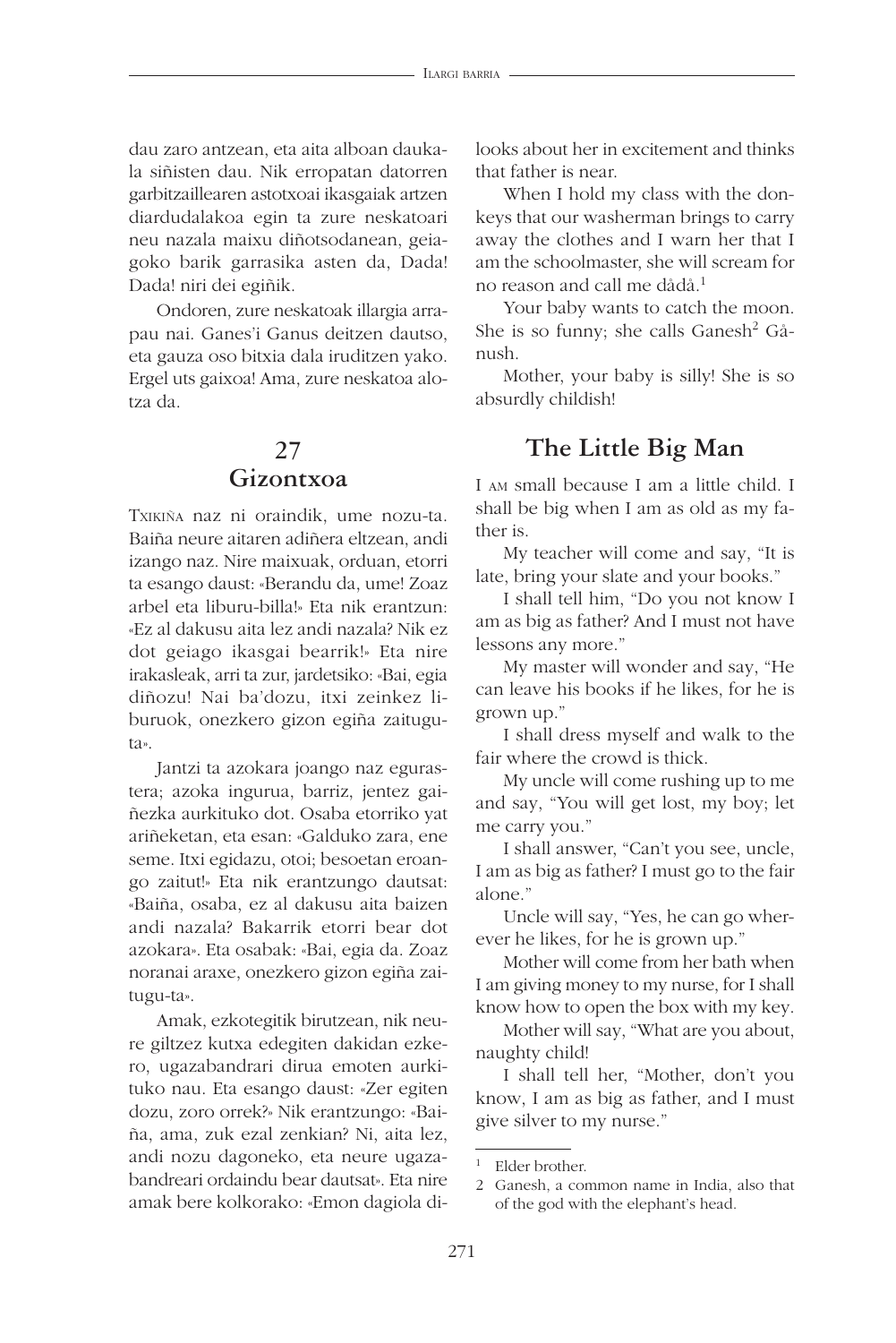rua nai duanari, onezkero gizon egiña baita».

Urrilleko opor-aldietarako, nire aita etxera itzuliko da, ta ni oindiñokarren ume nazala uste izanik, oski barri ta zikiriozko jantzitxoak ekarriko daustaz. Eta nik esango dautsat: «Dada'ri emoiozuz, aita, ni zu baizen andia nozu-ta». Eta aitak, bere baitan gogartuz: «Egia da. Errazoia dau. Berak erosi daike, onezkero, berari ederren yakon jantzia, gizon egiña da-ta».

#### **28 Amabiak**

AMA, nik ez dot geiago ikasi nai! Goiz guztian liburu onegaz!

Amabiak baiño ez dirala diñozu zuk. Bedi, baiña areago ez ba'litz be, begira: zuk ez al dakizu, eguerdira ezkero, arrastia dana?

Niri oso errez yat eguzkia an arrozsail aren atzenean dagoala iruditzea, bai ta arrantzale zarra urtegi ondoan dabillela be, aparitarako bedartzar billa.

Ara, nik begi biak itxi ta madarraren itzala gero ta baltzago begitantzen yat, idoi edo potzuko ura be baltz-dizditsu biurtu da.

Gabaz be amabiak izan ba'daitekez, zergaitik gau ez izan amabietan?

#### **29 Idazlea**

AITAK, zuk diñozunez, liburu asko idazten ditu, baiña nik ez dot arek idazten dauan tutik be aituten. Gau osoa egin dot zuri gauzak irakurten. Esaidazu, ta zuk ulertzen zendun berak esan nai ebana? Zuk bai dozula, ama, ipuin-jario ederra! Zergaitik ez ete dauz, aitak be, orrela idazten? Bere amak ez ete eutson iñoiz be edestu erraldoi, maitagarri ta errege-

Mother will say to herself, "He can give money to whom he likes, for he is grown up."

In the holiday time in October father will come home and, thinking that I am still a baby, will bring for me from the town little shoes and small silken frocks.

I shall say, "Father, give them to my dådå, for I am as big as you are."

Father will think and say, "He can buy his own clothes if he likes, for he is grown up."

#### **Twelve O'clock**

MOTHER, I do want to leave off my lessons now. I have been at my book all the morning.

You say it is only twelve o'clock. Suppose it isn't any later; can't you ever think it is afternoon when it is only twelve o'clock?

I can easily imagine now that the sun has reached the edge of that rice-field, and the old fisher-woman is gathering herbs for her supper by the side of the pond.

I can just shut my eyes and think that the shadows are growing darker under the *madar* tree, and the water in the pond looks shiny black.

If twelve o'clock can come in the night, why can't the night come when it is twelve o'clock?

#### **Authorship**

YOU say that father writes a lot of books, but what he writes I don't understand.

He was reading to you all the evening, but could you really make out what he meant?

What nice stories, mother, you can tell us! Why can't father write like that, I wonder?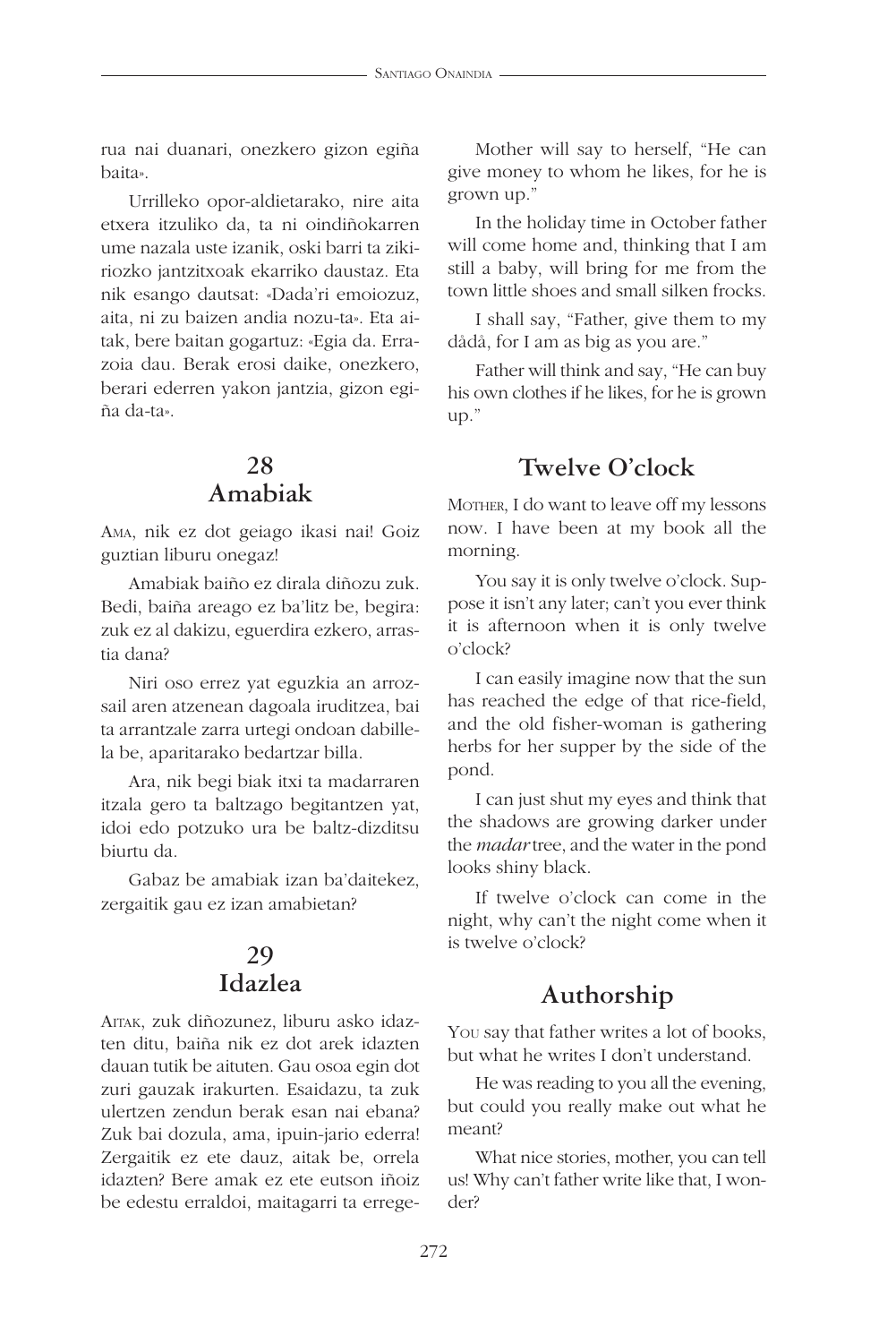alabaen kondairarik? Edo aiztu egin ete yakoz guztiak?

Egunik askotan, eun bider gitxienez deiegin bear dautsazu ezkotegira baiñu artzen joan daiten. Eta jateko be zain zagokioz, eta barriro berotu bear izaten deutsazu janaria, eta berak idatzi ta idatzi oroz aizturik. Beti jolas bardiñean, liburuak idazten! Baiña ni bein bertan ba'noakio, gelara jolas-zurrean, bertatik zoaz zu nire billa, garrasi baten esanik: «Biurria zaitut, seme!» Zarata pizkat atara ordukoxe zuk diraustazu: «Ez ete dakuszu aita lanean dagoala? «Ai, ez dakit zer atsegin izan daikean beti idatzi ta idatzi!

Eta nik aitaren arkatza naiz lumea artu ta bere antzera a b e g i j k l m n ñ o p r idazten jarten nazanean, bere libururen batean batez be, zer dala-ta orrelan sumintzen zaiataz, ama? Ari ez dautsazu egundo be asarrerik egiten idazten daualako! Antza danez, ez dautzu ardurarik arek ainbat ingi, paper alperrik galdu arren. Nik, ostera, orritxu bat bera artzen ba-dot ontzi bat egiteko, or zaukadaz agiraka: «Zoratu bear nok, seme!» Eta aitari, ainbat orri alderdi bietatik izki baltzak egiñik ondatu arren, ez dautsazu ezer esaten.

#### **30**

#### **Karteru txarra**

AMA, esaidazu, zergaitik, zagoz ain ixil ta goibel, or zelaian jarrita? Ez dozu ikusten, euria leiotik sartzen yatzula, ta bustiten zagozala?

Entzun, totoa laurak joten dago ta anaiak, onezkero, eskolatik etorri bear dau. Zer dozu, ama, esaidazu; zergaitik zagoz ain zera? Gaur ez ete dozu aitaren eskutitzik izan?

Erri osoak euki dau gaur kartaren bat, neuk ikusi dot. Aitaren kartak, eskutitzak, bakar-bakarrik gordeten ditu zorro baten, berak irakurteko.

Did he never hear from his own mother stories of giants and fairies and princesses?

Has he forgotten them all?

Often when he gets late for his bath you have to go and call him an hundred times.

You wait and keep his dishes warm for him, but he goes on writing and forgets.

Father always plays at making books.

If ever I go to play in father's room, you come and call meF, "What a naughty child!"

If I make the slightest noise you say, "Don't you see that father's at his work?"

What's the fun of always writing and writing?

When I take up father's pen or pencil and write upon his book just as he does,  $-a, b, c, d, e, f, g, h, i,$ — why do you get cross with me then, mother?

You never say a word when father writes.

When my father wastes such heaps of paper, mother, you don't seem to mind at all.

But if I take only one sheet to make a boat with, you say, "Child, how troublesome you are!"

What do you think of father's spoiling sheets and sheets of paper with black marks all over on both sides?

#### **The Wicked Postman**

WHY do you sit there on the floor so quiet and silent, tell me, mother dear?

The rain is coming in through the open window, making you all wet, and you don't mind it.

Do you hear the gong striking four? It is time for my brother to come home from school.

What has happened to you that you look so strange?

Haven't you got a letter from father to-day?

I saw the postman bringing letters in his bag for almost everybody in the town.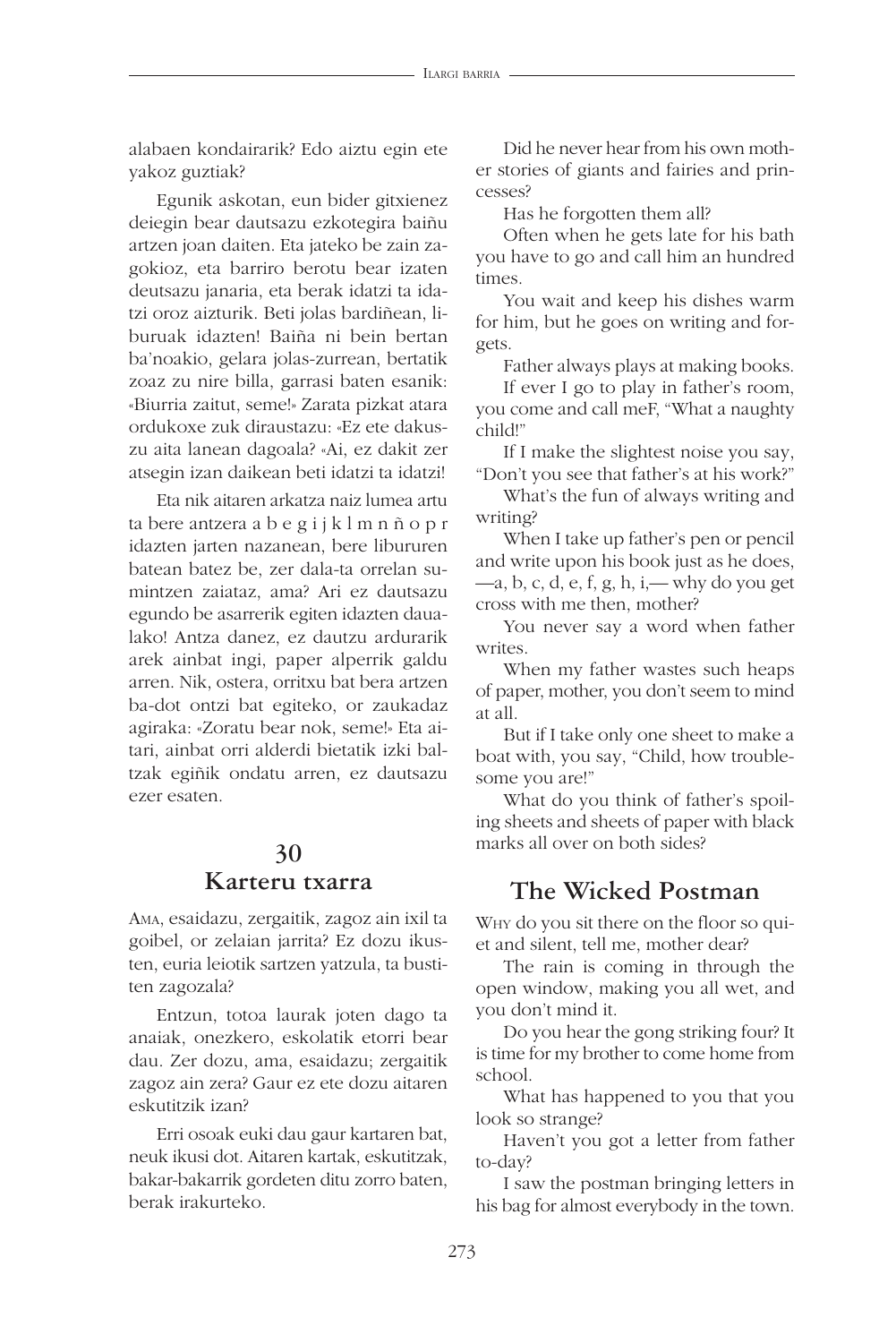Ama, karteru ori okerra, gaiztoa, txarra dozu, ziur nago!

…Baiña, origaitik, ama, etzaitez illun egon. Begira, biar or urreko errian azoka eguna da. Doala neskamea ta erosi dagizala luma ta papera. Neronek idatziko dautzudaz aitaren karta guztiak. Eta ikusiko dozu, zelan ez dozun aurkitzen uts bat bera be.

Zuzen-zuzen idatziko dautzut A'tik K'raiño. Zer dala-ta, barre zuk, ama? Zuk uste dozu nik ez dakidala aitak baizen ondo idazten? Ikusiko dozu, ba; ol-ertzez marratuko dot papera, ta arduratsu idatziko dot, izkiak (letrak) oso andi egiñik.

Eta amaitzen dodanean, aitaren antzeko arlote izango nazala uste dozu karteru motz orren zakura idazkia botatzeko? Nik neuk ekarriko dautzut bertatik, eta pizkaka-pizkaka irakurten lagunduko. Karta-zaiñari ez yako eder, badakit nik, kartarik onenak zuri emotea!

#### **31 Gizurena**

EGIZU zuk, ama, itzul-bira bat dagigula ta errialde ez-ezagun arriskutsu bat zearkatzen dogula. Zu jarrita zoiaz zeure aulkiagan eta ni zure alboan nabil taka-taka neure zaldi margodunean: Eguzkia jatxiz doa, arratsa illunduaz. Gure aurrean, bakar ta arre, Yoradigui basamortua edatzen da. Ingurumari legor ta arriabar oro. Zuk pentsetan dozu izutua: «Seme, ez dakit nun sartu garean». Eta nik diñotzut: «Ez zaitez bildurtu, ama».

Zidorra estu ta bigurra da, ta sasiak oiñak urratzen dabez. Abelgorriak itzuli dira dagoneko lau zabaletatik euren auzo-okuilluetara. Gero ta illun nasiagoak dira zeru ta lurra, orrezkero ez dogu ikusten nundik goazan. Beingoan, zuk

Only, father's letters he keeps to read himself. I am sure the postman is a wicked man.

But don't be unhappy about that, mother dear.

To-morrow is market day in the next village. You ask your maid to buy some pens and papers.

I myself will write all father's letters; you will not find a single mistake.

I shall write from A right up to K.

But, mother, why do you smile?

You don't believe that I can write as nicely as father does!

But I shall rule my paper carefully, and write all the letters beautifully big.

When I finish my writing do you think I shall be so foolish as father and drop it into the horrid postman's bag?

I shall bring it to you myself without waiting, and letter by letter help you to read my writing.

I know the postman does not like to give you the really nice letters.

#### **The Hero**

MOTHER, let us imagine we are travelling, and passing through a strange and dangerous country.

You are riding in a palanquin and I am trotting by you on a red horse.

It is evening and the sun goes down. The waste of Joradighi lies wan and grey before us. The land is desolate and barren.

You are frightened and thinking—"I know not where we have come to."

I say to you, "Mother, do not be afraid."

The meadow is prickly with spiky grass, and through it runs a narrow broken path.

There are no cattle to be seen in the wide field; they have gone to their village stalls.

It grows dark and dim on the land and sky, ant we cannot tell where we are going.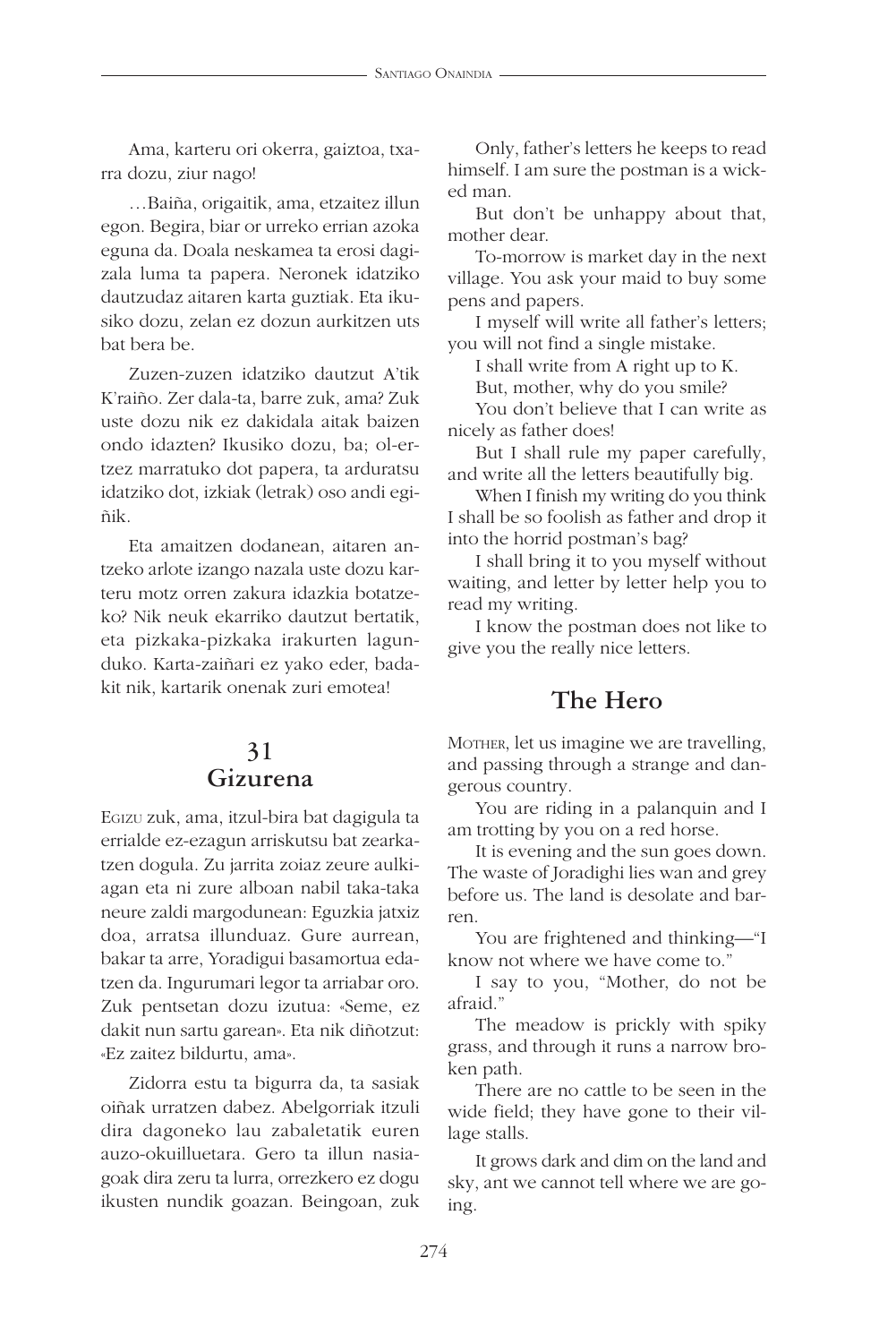dei dagistazu, aopeko esanaz: «Zer argi ete da, seme, an ur-ertzean dagoan a?»

Alarao izugarri batek zart illun-sabelean, eta itzal amilkor batzuk datorkiguz gaiñera. Zu osoan kukurtzen zara zeure aulki-agan eta jainkoen izenak bir-esaten dozuz otoizka. Lepo-gain zaroezan morroiak elorri ostean gordetan dira izu-ikaraz. Nik oiu dagitzut: «Ama, ez ikaratu, ni emen naukazu-ta!»

Gizerailleak gero ta urrago dagoz, ulelatz, igun (lantza) luzez orniduta. Nik deadar: «Geldi or, gaizkiñok! Oinkada bat geiago ta illak zarie!» Beste garrasi lazgarri bat, eta bide-lapurrak gaiñean doguz. Zuk, zirgit egiña, eskutik oratuta diñostazu: «Ene seme! ene bizia! Jainkoarren, iges emetik». Nik erantzuten dautzut: «Ama, begira. Ikusiko dozu!»

Orduan, aztalez, astintzen dot neure zaldia, ta onek jauzi, saltu dagi asarrekor. Zaratatsu alkar joten dabe nire ezpata ta beso-babeskiak. Burrukan diardut ikaragarri; zuk, ama, ikusiko ba'zendu zeure aulki orretatik, ikararen ikaraz izoztuko zintzakez. Batzuk iges doaz, beste batzuk zati eginda jausten dira. Zuk, bien bitartean, ba-dakit nik, usteko dozu zeure aulki ortan jarrita, bakar-bakarrik, zure semea illa dala. Ontan ni biurtzen naz, dana odoldua, ta diñotzut: «Ama, amaitu da burrukea». Zuk orduan, jarleku barrutik urten, zeure bular gaiñean estutu ta diraustazu mosukatzen nozula: «Onezkero, zer izango nintzakean, ene semeak zaindu ez ba'nindu?»

…Egunero jazoten dira onango gauzak. Zergaitik gerta ez bein onango zerbait? Liburuetako ipuin bat lez izango litzake. Nire anaiak esango leuke: «Baiña, al ete? Nik onen erkintxo uste nebana!» Eta erriko gizonak bein eta barriro: «Zorion andia izan zan, egiaz, umea bere amagaz egotea.

Suddenly you call me and ask me in a whisper, "What light is that near the bank?"

Just then there bursts out a fearful yell, and figures come running towards us.

You sit crouched in your palanquin and repeat the names of the gods in prayer.

The bearers, shaking in terror, hide themselves in the thorny bush.

I shout to you, "Don't be afraid, mother. I am here."

With long sticks in their hands and hair all wild about their heads, they come nearer and nearer.

I shout, "Have a care, you villains! One step more and you are dead men."

They give another terrible yell and rush forward.

You clutch my hand and say, "Dear boy, for heaven's sake, keep away from them."

I say, "Mother, just you watch me."

Then I spur my horse for a wild gallop, and my sword and buckler clash against each other.

The fight becomes so fearful, mother, that it would give you a cold shudder could you see it from your palanquin.

Many of them fly, and a great number are cut to pieces.

I know you are thinking, sitting all by yourself, that your boy must be dead by this time.

But I come to you all stained with blood, and say, "Mother, the fight is over now."

You come out and kiss me, pressing me to your heart, and you say to yourself,

"I don't know what I should do if I hadn't my boy to escort me."

A thousand useless things happen day after day, and why couldn't such a thing come true by chance?

It would be like a story in a book.

My brother would say, "Is it possible? I always thought he was so delicate!"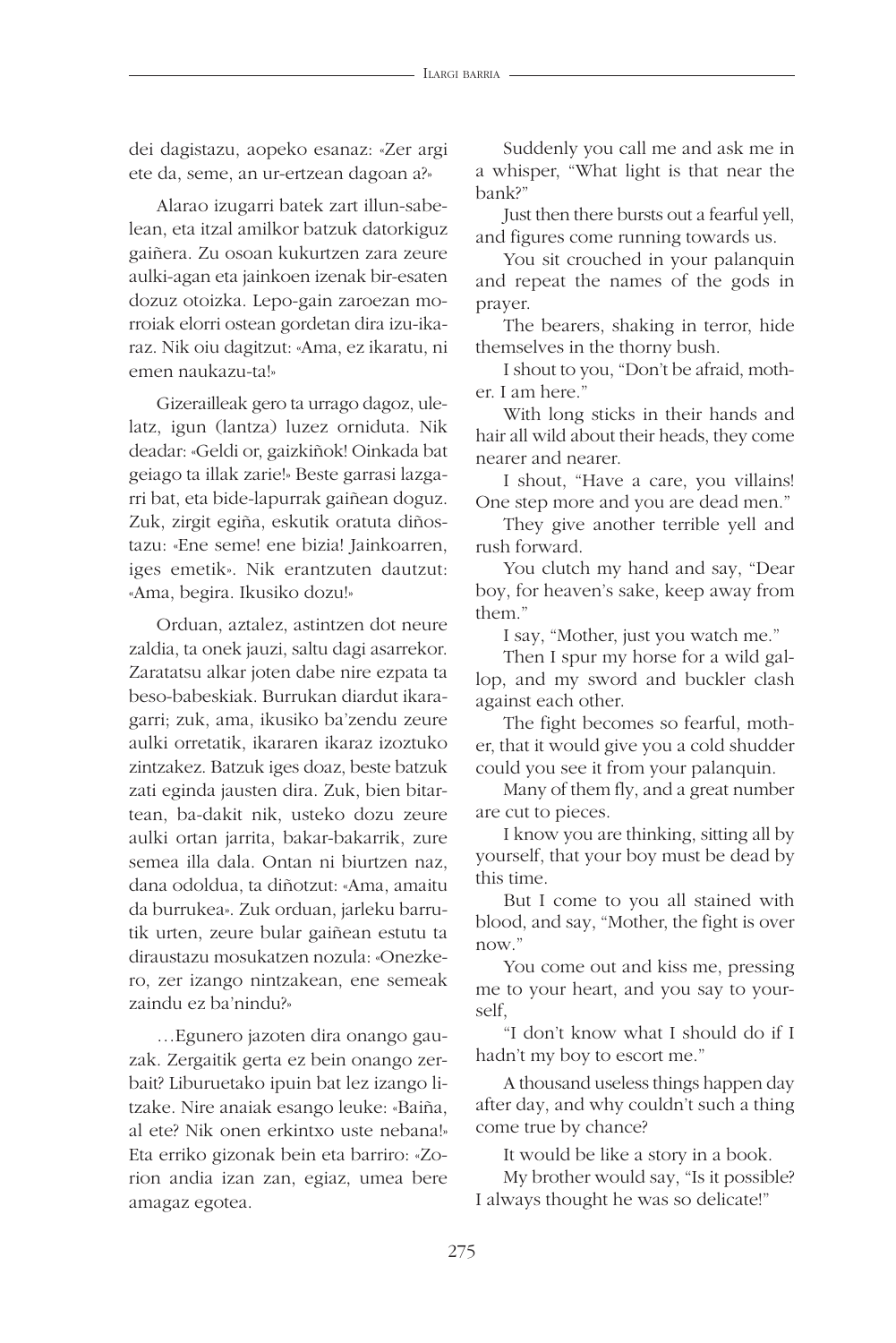#### **32 Atzena**

AMA, ni ba-noa, ordua dot-eta… Zeure umearen billa, goiz bakarreko illuntasun kardenean, zuk zeure besuok oge-gaiñez luzatzean, nik esango dautzut: «Umerik ez daukazu or!»… Ama, ni banoa.

Aize bigun biurtuko naz, zu laztantzeko; zu baiñu artzera zoazanean, ni urbalaka izango, zu mosukatuz iñoiz be aspertu barik. Ekaitz-jasa gauetan, euriak orri artean murmur dagianean, zuk oetik entzungo dozu nire intziria, bai ta nire irribarreak tximistakin dirdir egin be zure leio edegian.

Zeure semea gogotan dozula, gau ordu luzeak lokartu barik emoten ba'dozuz, an izarretatik eresi joko dautzut nik: «Lo, ama, lo». Itargiaren izpian etorriko naiatzu: zure oera joan ixil-ixillik, eta, zu lo zagozala bular ondoan etzungo naiatzu. Gero ames biurtu ta zure betazal bitartetatik zear zeure atsedenezko ondarreraiño murgilduko naz, eta zuk izuturik itxartu ta albora begiratzean, illuntasunera iges egingo mitxeleta antzo dardarikara leunez.

Puja'ren jai andian, auzokoaren umeak jolastu naita etxera etorriko yakuzanean, txirularen zarata oskidetsuan urturik ixuriko naiatzu ta egun osoz zure biotzean intzirika jardun. Izekoak, eskuerakutsiak ekarriko ditu aiokatik, eta itandu: «Eta umea, aizta, nun dozu?» Ama, ta zuk esango dautsazu, gozo-gozo: «Neure begi-ninietan dago, neure gorputzean dago, neure ariman dago».

# **33 Deiez**

NESKATXA joan zanean gau illun zan, eta lotan egozan danak. Orain be gau illun, ta dei dagitsot: «Itzul zaite, alaba, ene maitasun. Mundua lo dago ta iñok be ez

Our village people would all say in amazement, "Was it not lucky that the boy was with his mother?"

#### **The End**

IT is time for me to go, mother; I am going.

When in the paling darkness of the lonely dawn you stretch out your arms for your baby in the bed, I shall say, "Baby is not there"—mother, I am going.

I shall become a delicate draught of air and caress you; and I shall be ripples in the water when you bathe, and kiss you and kiss you again.

In the gusty night when the rain patters on the leaves you will hear my whisper in your bed, and my laughter will flash with the lightning through the open window into your room.

If you lie awake, thinking of your baby till late into the night, I shall sing to you from the stars, "Sleep, mother, sleep."

On the straying moonbeams I shall steal over your bed, and lie upon your bosom while you sleep.

I shall become a dream, and through the little opening of your eyelids I shall slip into the depths of your sleep; and when you wake up and look round startled, like a twinkling firefly I shall flit out into the darkness.

When, on the great festival of *puja*, the neighbours' children come and play about the house, I shall melt into the music of the flute and throb in your heart all day.

Dear auntie will come with *puja*presents and will ask, "Where is our baby, sister?" Mother, you will tell her softly, "He is in the pupils of my eyes, he is in my body and in my soul."

#### **The Recall**

THE night was dark when she went away, and they slept.

The night is dark now, and I call for her, "Come back, my darling; the world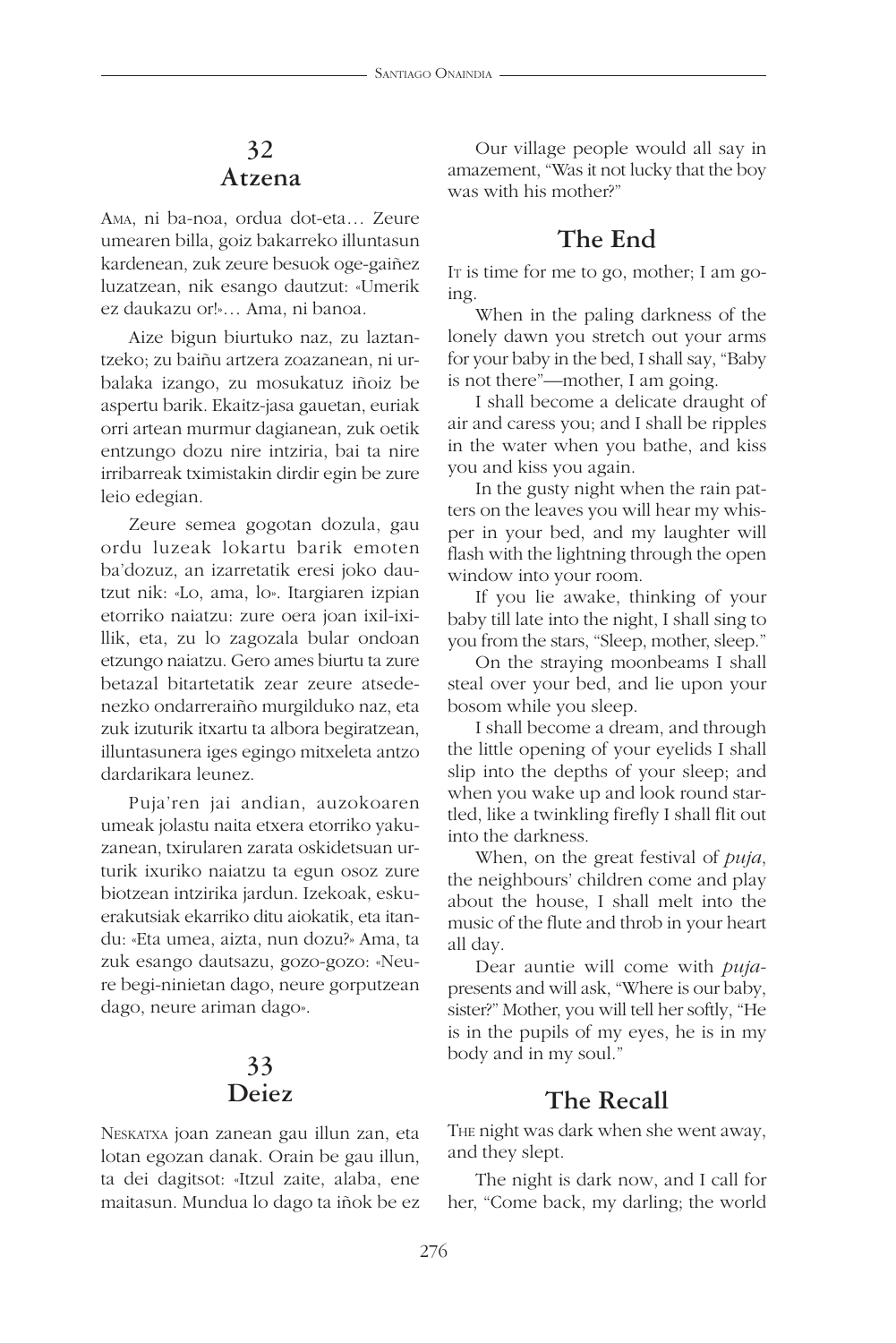dau jakingo, unetxo baten, izarrak alkarri begira egozala, zu etorri ziñanik».

Zugatzak loraz jaztean joan zan, udabarria be oraindik neskatil zala. Lorak osoan zabaldu dira arrezkero, ta nik dei dagitsot: «Itzul, ene alaba. Aurrak loraketan dabiltz, eta zoratzeraiñoan jolas egiten dabe, areik bota ta bota. Zu loratxo baten billa etorri ba'zatoz be, nok batxo orren utsunea igarriko?

Bizia bai ondatzaille! Orduan jolasten ziranak, gaur be orrela diardue. Neuk dantzut arein soiñu ta barre algara, eta deiez naukazu: «Itzul, ene alaba. Maitasunez gaiñezka dago zure amaren biotza, eta etorri ba'zentorkez, mosutxo batgaitik ez zaitu iñok begitan artuko».

# **34 Lenengo jazmiñak**

JAZMIN oneik, jazmin zuri oneik!… Lenengo aldiz dirudi bete yatazala eskuak jazmiñakaz, jaz min zuri oneikaz.

Maite izan ditut gaiñera eguzkiaren argia, zerua ta lur muskerra. Ibaiaren leiar marmalaria entzun dot gau-erdiaren illunean. Bakartadeko bide-oker-unean, udazkeneko eguzki-sartzeak bidera urten daust, emaztegei batek baietz esateko bere buru-zapia edegiko ba-leust lez…

Baiña nire oroimenak gozo dirau oraindik neure aur-eskuetan euki nebazan len-jazmin zuri areikaz.

Zenbat egun alaikor nire bizian! Nik bai barre zori ontsuakaz, jai-gauetan! Zenbat kanta abestu dodan astiro, euritan, goiz arrez! Eta bakulazko illunabar sortak apaindu daust samea, maitezko eskuz eundua…

Baiña nire biotza usaintsu dago oindiño, nire aur-eskuak bete ebezan lenjazmin eze areikaz.

Jazmin oneik, ai, jazmin zuri oneik!

is asleep; and no one would know, if you came for a moment while stars are gazing at stars."

She went away when the trees were in bud and the spring was young.

Now the flowers are in high bloom and I call, "Come back, my darling. The children gather and scatter flowers in reckless sport. And if you come and take one little blossom no one will miss it."

Those that used to play are playing still, so spend-thrift is life.

I listen to their chatter and call, "Come back, my darling, for mother's heart is full to the brim with love, and if you come to snatch only one little kiss from her no one will grudge it."

#### **The First Jasmines**

AH, these jasmines, these white jasmines!

I seem to remember the first day when I filled my hands with these jasmines, these white jasmines.

I have loved the sunlight, the sky and the green earth;

I have heard the liquid murmur of the river through the darkness of midnight;

Autumn sunsets have come to me at the bend of a road in the lonely waste, like a bride raising her veil to accept her lover.

Yet my memory is still sweet with the first white jasmines that I held in my hands when I was a child.

Many a glad day has come in my life, and I have laughed with merrymakers on festival nights.

On grey mornings of rain I have crooned many an idle song.

I have worn round my neck the evening wreath of *bakulas* woven by the hand of love.

Yet my heart is sweet with the memory of the first fresh jasmines that filled my hands when I was a child.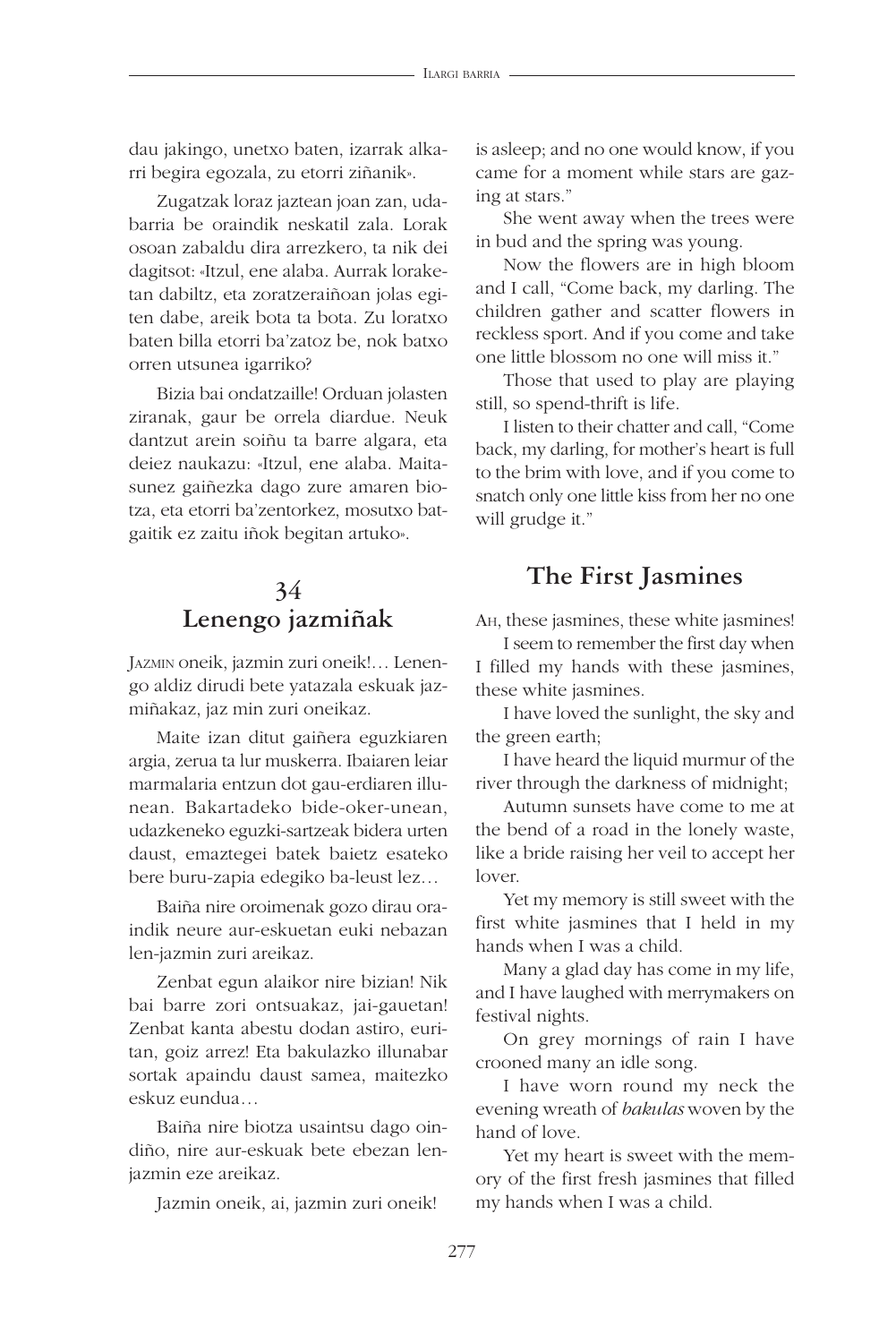# **35 Pikondoa**

ESAIDAZU, urmael ondoan zutik dirauzun pikondo soil-uldua, zure adarretan abi egin eben txoriak itxi ta aztu zaituen lez, zu be umeagaz aztu ete zara onezkero? Gaur ez zara gogoratzen, bear bada, zelan jarten zan leioan, lurrari oratzen dautsoen zure suster orrein naspillak sor ta lor eukalarik?

Emakumak urmaelera etozan euren usulak, erradak urez betetera, ta zure geriza luze baltza uretan biurtzen zan, loak itxartu nairik burruka dagian lez. Olatu pitiñetan dantzatzen zan eguzkiaren argia, anezka txiki urduriakaz urrezko miesa bat euntzen ba'liardue. Ertzez-ertz, bedar zut artean, aate bik uger egien euren itzal gain…

Eta umea jarrita egoan, geldi ta gogoz galdua… Aize izan nai eban, zure adar ulukarien artetik ibilteko; zure geriza izan nai eban, eta egunaz ur gaiñean luzatu; eta ibilli ara ta ona, aaten antzera, bedar ta itzal artean.

# **36 Onespen**

ONETS egizu gorpuztxo au, zeru-mosua lurrari irabazi dautson gogo zuri au; eguzki-argia maite izanik, bere amaren arpegiko zorapenez lilluratzen dana; autsa ezetsi ta urrea nai izaten oindiño ikasi ez dauana. Ar egizu biotz ondora, ta onetsi!

Eun bide-kurutze ditun mundu onetara etorri zan, eta ez dakit zelan aukeratu zinduzan zu ainbat lagunen artean, zergaitik dei egin eban zure atean, zuri eskutik oraturik bideaz itauntzeko. Irribarreka ondoren doakizu, ta bere biotzean itz dagiala ezeren ezpai bage. Jagon aren fedea zeuregan, artez zuzendu ta onets egizu.

#### **The Banyan Tree**

O YOU shaggy-headed banyan tree standing on the bank of the pond, have you forgotten the little child, like the birds that have nested in your branches and left you?

Do you not remember how he sat at the window and wondered at the tangle of your roots that plunged underground?

The women would come to fill their jars in the pond, and your huge black shadow would wriggle on the water like sleep struggling to wake up.

Sunlight danced on the ripples like restless tiny shuttles weaving golden tapestry.

Two ducks swam by the weedy margin above their shadows, and the child would sit still and think.

He longed to be the wind and blow through your rustling branches, to be your shadow and lengthen with the day on the water, to be a bird and perch on your topmost twig, and to float like those ducks among the weeds and shadows.

#### **Benediction**

BLESS this little heart, this white soul that has won the kiss of heaven for our earth.

He loves the light of the sun, he loves the sight of his mother's face.

He has not learned to despise the dust, and to hanker after gold.

Clasp him to your heart and bless him.

He has come into this land of an hundred cross-roads.

I know not how he chose you from the crowd, came to your door, and grasped your hand to ask his way.

He will follow you, laughing and talking, and not a doubt in his heart.

Keep his trust, lead him straight and bless him.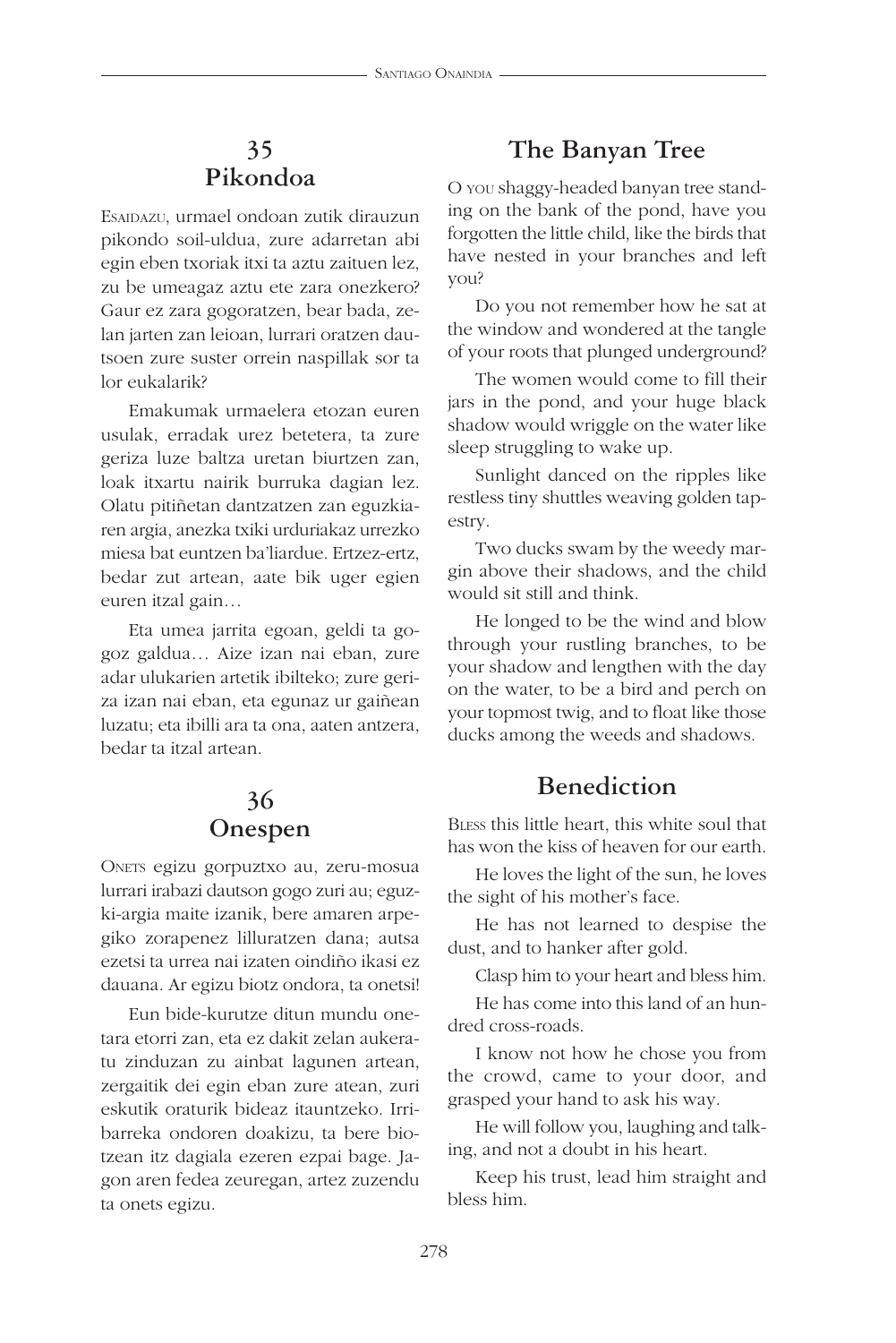Jarri zure eskua aren buru gain, eta eskatu, aren oiñetan olatuak asarrekor orru eginda be, zeru-aize biguna datorrela aren oialak puztutera, ta sakatu dagioela bakezko porturantza. Ez egizu aztu zeure arin eta estu-aldietan, itxi egiozu biotzeraiño urreratzen eta onetsi egizu.

#### **37 Bezuza**

ENE seme, ibaian beera goiaz bizitzan. Gure bizitzak banandu bearko, ta gure maitasuna galduko da. Zerbait emon nai dautzut… Zer emongo neuskizu nik? Ai!, baiña onen memela izango ni bezuzaz, erregaluz zure biotza erosi gura izateko?

Zure bizia asten dago oraintxe, luze dozu bidea. Txurrutada batez garbitzen dozu damotzugun maitasuna, ta barriro zoaz ariñeketan gure ondotik. Zeure lagunak eta jokoak dozuz, eta berezkoa da, gugaz gogoratu barik, zuri aldia igarotea.

Gure zartzaroa, ostera, ain da baldan! Ordurik asko daukaguz joan ziran egunak zenbatu ta gure eskuak betiko galdu ebena geure biotzean laztantzeko!

Ibaia, pozez gaiñezka, luban guztiak apurturik, kanta kantari joan doa. Mendia geldi geratzen da, eta arekin gogoraturik, maitasunez jarrai doakio.

#### **38 Nire leloa**

NIRE kanta-leloak, ene seme, bere musikaz batuko zaitu, maitasunaren beso erraikorrak lez. Bekokia ikutuko dautzu, onespenezko pa batek lez. Zu bakarrik zagozala, ondoan jarriko yatzu ta belarrira itz egingo; gizartean zagozala be, andik baztertzeko inguratuko zaitu.

Ego lez izango da nire abestia zure amesarentzat, eta ez-ezagunaren amairaiño eroango dau zure biotza. Gau baltza zure bidean etzun daitenean, nire abes-

Lay your hand on his head, and pray that though the waves underneath grow threatening, yet the breath from above may come and fill his sails and waft him to the haven of peace.

Forget him not in your hurry, let him come to your heart and bless him.

# **The Gift**

I WANT to give you something, my child, for we are drifting in the stream of the world.

Our lives will be carried apart, and our love forgotten.

But I am not so foolish as to hope that I could buy your heart with my gifts.

Young is your life, your path long, and you drink the love we bring you at one draught and turn and run away from us.

You have your play and your playmates. What harm is there if you have no time or thought for us!

We, indeed, have leisure enough in old age to count the days that are past, to cherish in our hearts what our hands have lost for ever.

The river runs swift with a song, breaking through all barriers. But the mountain stays and remembers, and follows her with his love.

#### **My Song**

THIS song of mine will wind its music around you, my child, like the fond arms of love.

This song of mine will touch your forehead like a kiss of blessing.

When you are alone it will sit by your side and whisper in your ear, when you are in the crowd it will fence you about with aloofness.

My song will be like a pair of wings to your dreams, it will transport your heart to the verge of the unknown.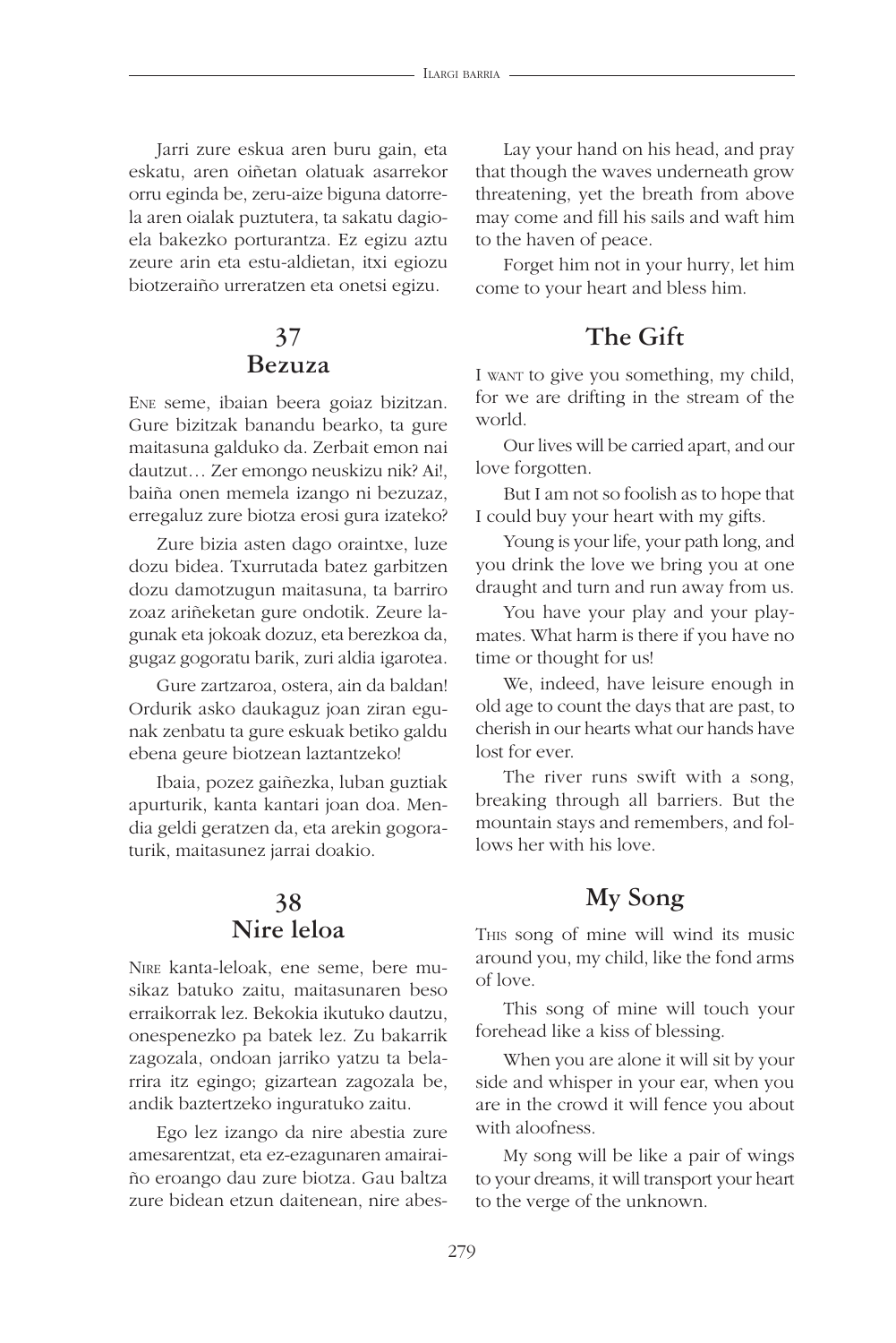tia izar zintzo izango yatzu zeure bekoki gaiñean. Zure begien ninietan jarriko da, ta gauzaen arimaraiño zuzenduko dau zure begiratua.

Eriotzaz abotsa ixil daidanean, nire kanta-leloa jarraika doaketzu, zure biotz bizian iztimizti.

#### **39 Ume aingerua**

ZELAKO eztabaida ta garrasiak! Ango zalantza ta ezespen! Ez da sekulan amaitzen aren burruka!

Zure bizia, ene seme, bego arein artean, ikarage ta argiaren miiña baizen garbi, ta ixillera bekarz areik bere ederraren dirdiraz.

Zikozkeri ta bekaitzak, areik bai dagiezala anker ta temati! Aizto ezkutu odolegarbera lez dira arein itzak.

Jarri zaitez zu, ene seme, arein biotz suminduen erdian, eta jausi daitezala arein gaiñera zure begi onbera orreik, illuntzeko bake errukibera egunaren burruka gain legez.

Egizu, arren, ene seme, begira dagiela zure arpegia, ta orrela ulertu begie gauza guztien zentzuna. Maite zagiezala, ta eurak be orrela alkar maite izan begie.

Erdu zu, ene seme, betikoaren altzoan zeure lekua artzera. Edegi ta jaso biotz ori eguzkia agertzorduan, lore barria iduri. Eta eguzkia etzatean, makur egizu bekokia ta atzendu, ixil-ixillik, arratseko otoitza.

#### **eta 40 Azkenengo egiunea**

GOIZ batean, bide arritsu zear niñoian; eta, ezpatea eskuan, errege eldu zan bere burdi itzalean. «Salgei nago!», nik oiu. Erregek eskutik artu ta au esan eustan: «Altsu naz, erosi zaikedaz». Baiña ez eu-

It will be like the faithful star overhead when dark night is over your road.

My song will sit in the pupils of your eyes, and will carry your sight into the heart of things.

And when my voice is silent in death, my song will speak in your living heart.

# **The Child-Angel**

THEY clamour and fight, they doubt and despair, they know no end to their wranglings.

Let your life come amongst them like a flame of light, my child, unflickering and pure, and delight them into silence.

They are cruel in their greed and their envy, their words are like hidden knives thirsting for blood.

Go and stand amidst their scowling hearts, my child, and let your gentle eyes fall upon them like the forgiving peace of the evening over the strife of the day.

Let them see your face, my child, and thus know the meaning of all things; let them love you and thus love each other.

Come and take your seat in the bosom of the limitless, my child. At sunrise open and raise your heart like a blossoming flower, and at sunset bend your head and in silence complete the worship of the day.

#### **The Last Bargain**

"COME and hire me," I cried, while in the morning I was walking on the stonepaved road.

Sword in hand, the King came in his chariot.

He held my hand and said, "I will hire you with my power."

But his power counted for naught, and he went away in his chariot.